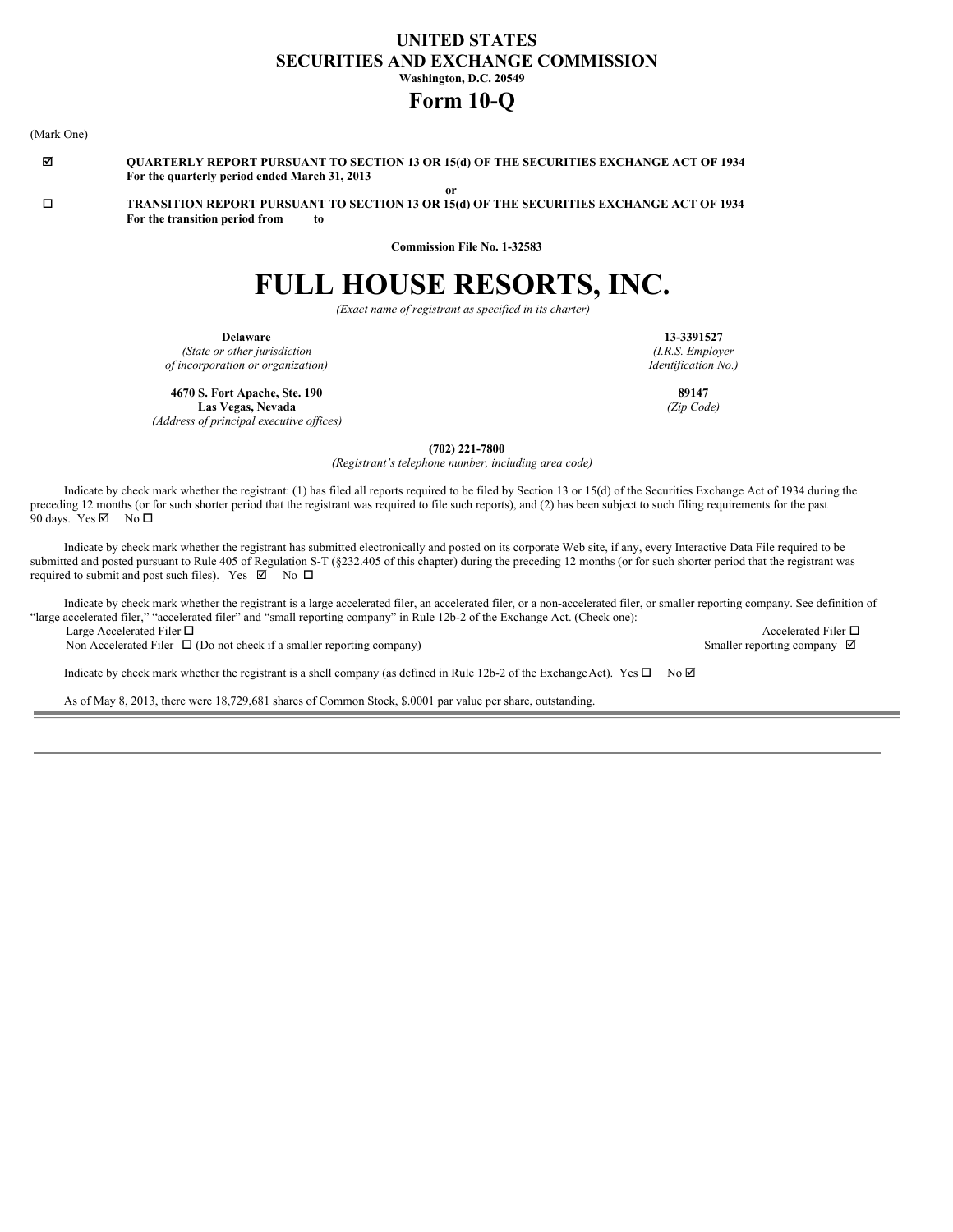## **FULL HOUSE RESORTS, INC. INDEX**

## PART I. Financial Information

|          | Item 1.           | <b>Consolidated Financial Statements</b>                                                                     |        |
|----------|-------------------|--------------------------------------------------------------------------------------------------------------|--------|
|          |                   | Unaudited Consolidated Statements of Operations for the three months ended March 31, 2013 and 2012           | 3      |
|          |                   | Consolidated Balance Sheets as of March 31, 2013 (Unaudited), and December 31, 2012                          | 4      |
|          |                   | Unaudited Consolidated Statements of Stockholders' Equity for the three months ended March 31, 2013 and 2012 | 5      |
|          |                   | Unaudited Consolidated Statements of Cash Flows for the three months ended March 31, 2013 and 2012           | 6      |
|          |                   | Notes to Consolidated Financial Statements (Unaudited)                                                       | $\tau$ |
|          | Item 2.           | Management's Discussion and Analysis of Financial Conditionand Results of Operations                         | 18     |
|          | Item 4.           | Controls and Procedures                                                                                      | 27     |
| PART II. | Other Information |                                                                                                              |        |
|          | Item 5.           | Other Information                                                                                            | 28     |
|          | Item 6.           | Exhibits                                                                                                     | 29     |
|          | Signatures        |                                                                                                              | 30     |
|          |                   |                                                                                                              |        |

Page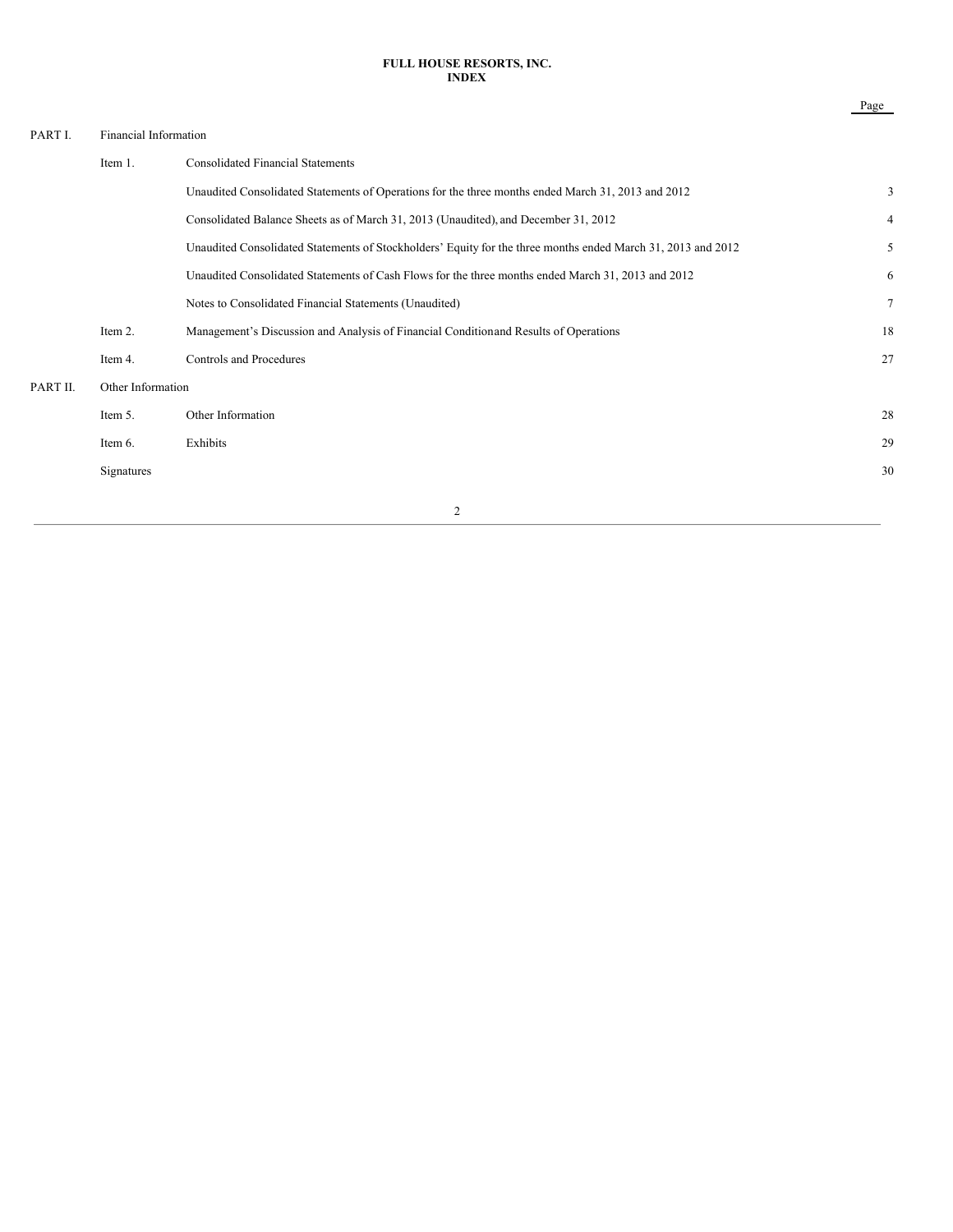## **FULL HOUSE RESORTS, INC. AND SUBSIDIARIES UNAUDITED CONSOLIDATED STATEMENTS OF OPERATIONS (In thousands, except per share data)**

|                                                                               |                          | <b>Three months</b><br>ended March 31, |
|-------------------------------------------------------------------------------|--------------------------|----------------------------------------|
|                                                                               | 2013                     | 2012                                   |
| <b>Revenues</b>                                                               |                          |                                        |
| Casino                                                                        | \$<br>35,792             | \$<br>25,715                           |
| Food and beverage                                                             | 2,146                    | 1,327                                  |
| Hotel                                                                         | 127<br>477               | 116                                    |
| Management fees<br>Other operations                                           | 584                      | 5,810<br>359                           |
|                                                                               | 39,126                   | 33,327                                 |
| Operating costs and expenses                                                  |                          |                                        |
| Casino                                                                        | 18,050                   | 14,771                                 |
| Food and beverage                                                             | 2,075                    | 1,175                                  |
| Hotel                                                                         | 130                      | 144                                    |
| Other operations                                                              | 1,273                    | 1,152                                  |
| Project development and acquisition costs                                     | 43                       | 97                                     |
| Selling, general and administrative                                           | 12,234                   | 8,561                                  |
| Depreciation and amortization                                                 | 2,210                    | 1,865                                  |
|                                                                               | 36,015                   | 27,765                                 |
| <b>Operating gains</b>                                                        |                          |                                        |
| Gain on sale of joint venture                                                 |                          | 40,762                                 |
|                                                                               |                          | 40,762                                 |
|                                                                               |                          |                                        |
| <b>Operating income</b>                                                       | 3,111                    | 46,324                                 |
| Other income (expense)                                                        |                          |                                        |
| Interest expense                                                              | (1,885)                  | (734)                                  |
| Gain on derivative instrument                                                 | --                       | 8                                      |
| Other (expense) income                                                        | (3)                      | 5                                      |
| Loss on extinguishment of debt                                                | --                       | (1,719)                                |
| Other expense, net                                                            | (1,888)                  | (2, 440)                               |
| Income before income taxes                                                    | 1,223                    | 43,884                                 |
| Income tax expense                                                            | 647                      | 15,854                                 |
| <b>Net income</b>                                                             | 576                      | 28,030                                 |
| Income attributable to non-controlling interest in consolidated joint venture | $\overline{\phantom{a}}$ | (2,181)                                |
| Net income attributable to the Company                                        | 576                      | 25,849<br>S                            |
| Net income attributable to the Company per common share                       | .03                      | 1.38                                   |
| Weighted-average number of common shares outstanding                          | 18,721,816               | 18,673,681                             |

See notes to unaudited consolidated financial statements.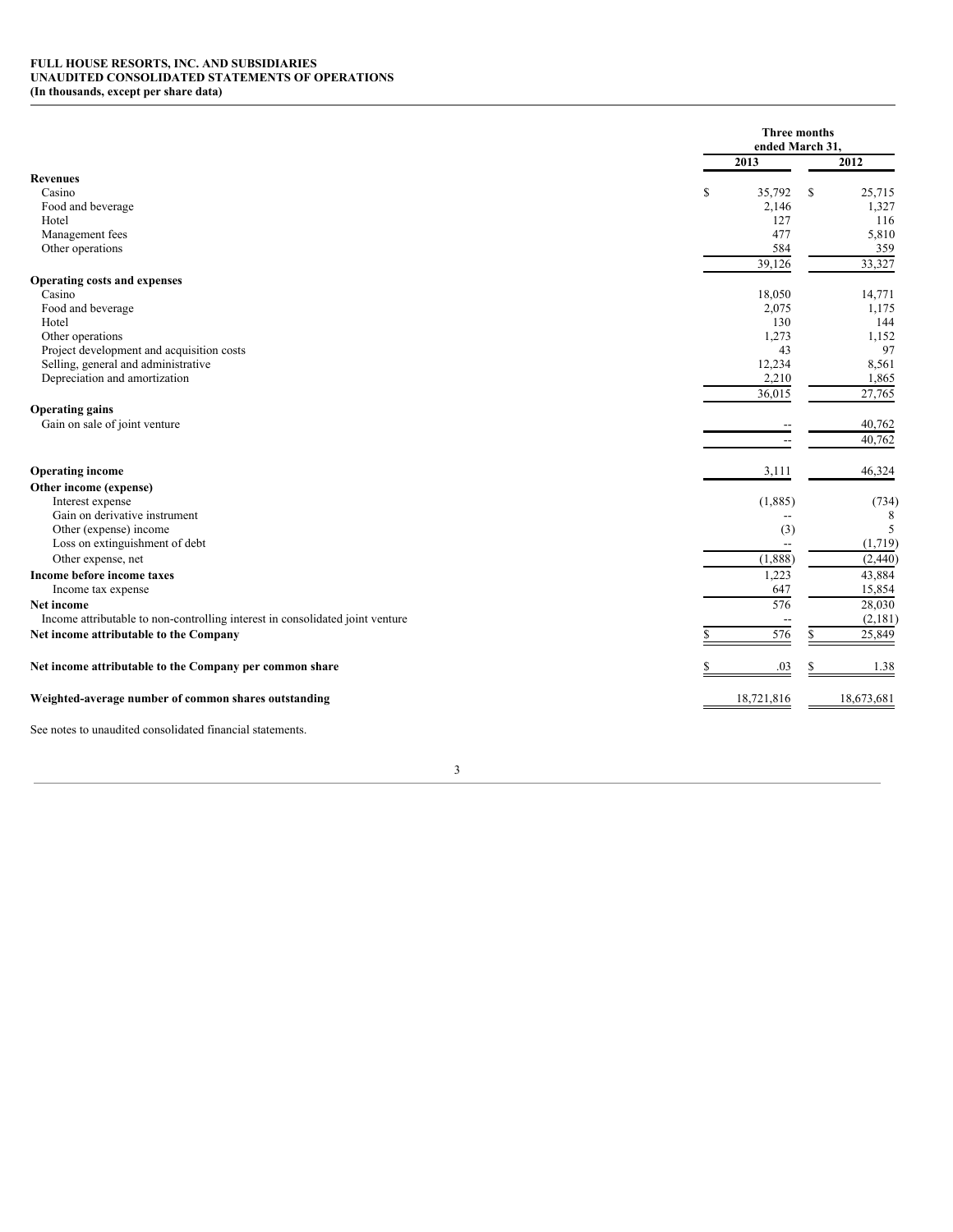|                                                                                                                                 | March 31,<br>2013 |    | December 31,<br>2012 |
|---------------------------------------------------------------------------------------------------------------------------------|-------------------|----|----------------------|
| <b>ASSETS</b>                                                                                                                   | (Unaudited)       |    |                      |
| Current assets<br>Cash and equivalents                                                                                          | \$<br>24,563      | \$ | 20,603               |
| Accounts receivable, net of allowance for doubtful accounts of \$748 and \$959                                                  | 2,302             |    | 2,657                |
| Prepaid expenses                                                                                                                | 3,249             |    | 5,744                |
| Deferred tax asset                                                                                                              | 2,110             |    | 2,110                |
| Deposits and other                                                                                                              | 1,207<br>33,431   |    | 1,225                |
|                                                                                                                                 |                   |    | 32,339               |
| Property and equipment, net of accumulated depreciation of \$17,829 and \$16,283                                                | 83,341            |    | 83,673               |
| Other long-term assets                                                                                                          |                   |    |                      |
| Goodwill                                                                                                                        | 22,127            |    | 22,127               |
| Intangible assets, net of accumulated amortization of \$2,162 and \$1,506                                                       | 17,544            |    | 18,106               |
| Long-term deposits                                                                                                              | 301               |    | 301                  |
| Loan fees, net of accumulated amortization of \$991 and \$496<br>Deferred tax asset                                             | 4,687             |    | 5,159                |
|                                                                                                                                 | 1,020<br>45,679   |    | 1,020<br>46,713      |
|                                                                                                                                 | 162,451           |    | 162,725              |
| <b>LIABILITIES AND STOCKHOLDERS' EQUITY</b>                                                                                     |                   |    |                      |
| <b>Current liabilities</b>                                                                                                      |                   |    |                      |
| Accounts payable                                                                                                                | \$<br>2,371       | \$ | 2,532                |
| Income tax payable                                                                                                              | $\overline{a}$    |    | 7                    |
| Accrued player club points and progressive jackpots                                                                             | 2,221             |    | 2,378                |
| Accrued payroll and related                                                                                                     | 3,765             |    | 4,107                |
| Other accrued expenses                                                                                                          | 3,282             |    | 3,808                |
| Current portion of long-term debt                                                                                               | 5,000             |    | 2,500<br>15,332      |
|                                                                                                                                 | 16,639            |    |                      |
| Long-term debt, net of current portion                                                                                          | 63,750            |    | 66,250               |
| Deferred tax liability                                                                                                          | 10                |    | 10                   |
|                                                                                                                                 | 80,399            |    | 81,592               |
| Stockholders' equity<br>Common stock, \$.0001 par value, 100,000,000 shares authorized; 20,086,276 and 20,036,276 shares issued | $\overline{c}$    |    | $\overline{c}$       |
| Additional paid-in capital                                                                                                      | 45,050            |    | 44,707               |
| Treasury stock, 1,356,595 common shares                                                                                         | (1,654)           |    | (1,654)              |
| Retained earnings                                                                                                               | 38,654            |    | 38,078               |
|                                                                                                                                 | 82,052            |    | 81,133               |
|                                                                                                                                 | 162,451           | S  | 162,725              |

See notes to unaudited consolidated financial statements.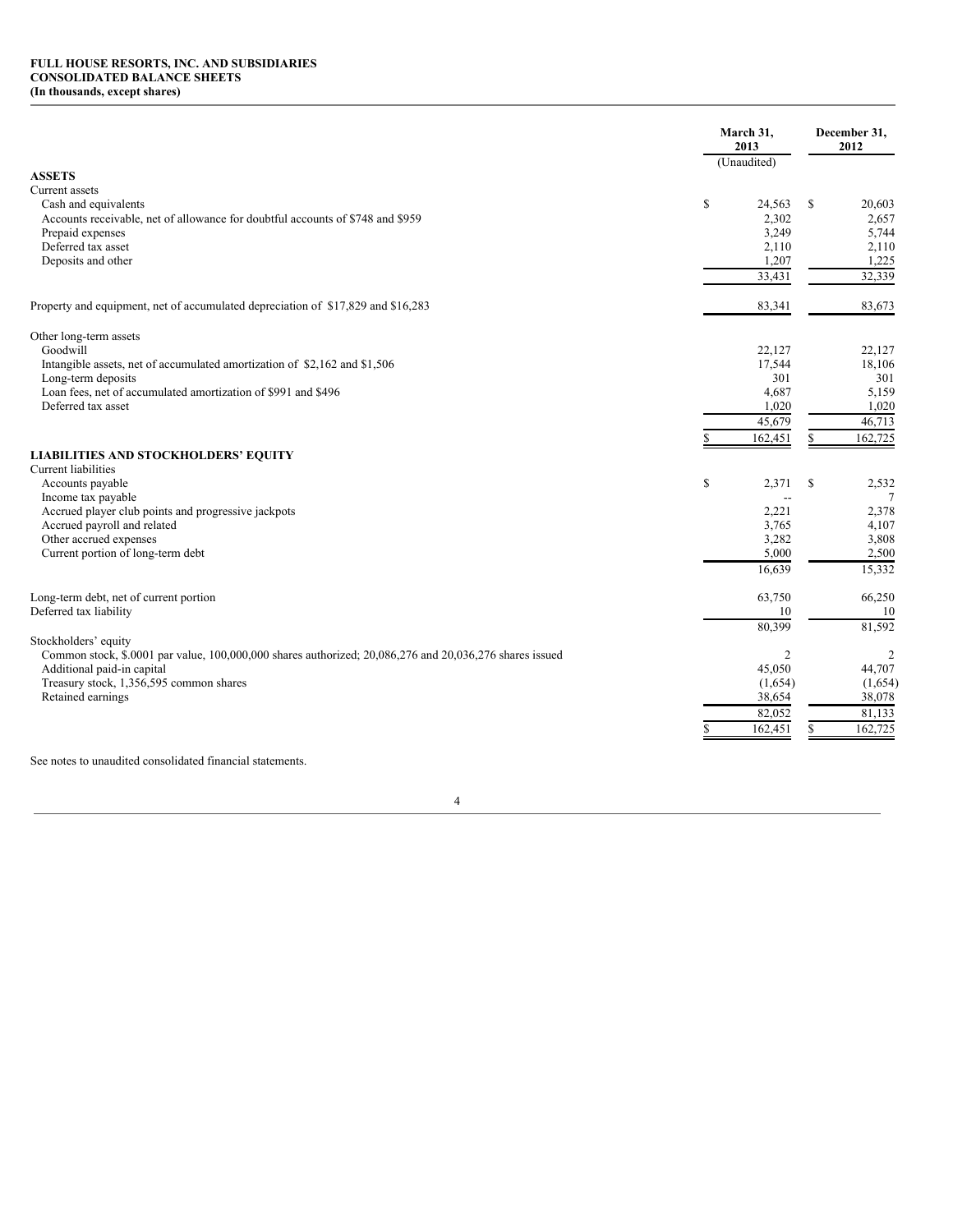## **FULL HOUSE RESORTS, INC. AND SUBSIDIARIES UNAUDITED CONSOLIDATED STATEMENTS OF STOCKHOLDERS' EQUITY (In thousands)**

|                                                      | Common stock  |   |                | Additional<br>paid-in | <b>Treasury stock</b> |                |      | <b>Retained</b> | Non-controlling                     | Total<br>stockholders' |
|------------------------------------------------------|---------------|---|----------------|-----------------------|-----------------------|----------------|------|-----------------|-------------------------------------|------------------------|
| Three months ended March 31, 2013                    | <b>Shares</b> |   | <b>Dollars</b> | Capital               | <b>Shares</b>         | <b>Dollars</b> |      | earnings        | interest                            | equity                 |
| <b>Beginning balances</b><br>Issuance of share-based | 20,036        | S | 2              | 44.707                | 1,357                 | (1,654)        | - \$ | 38,078          | $\hspace{0.05cm}$ $\hspace{0.05cm}$ | 81,133                 |
| compensation<br>Previously deferred share-based      | 50            |   |                |                       |                       |                |      |                 |                                     |                        |
| compensation recognized                              | $-$           |   | --             | 343                   | --                    |                |      |                 |                                     | 343                    |
| Net income                                           |               |   |                | $-$                   |                       |                |      | 576             | --                                  | 576                    |
| <b>Ending balances</b>                               | 20,086        |   | $\mathbf{2}$   | 45,050                | 1,357                 | (1,654)        |      | 38,654          | $\hspace{0.05cm}$                   | 82,052                 |

|                                                                                                                                 | Common stock  |   |                |   | <b>Additional</b><br>paid-in | <b>Treasury stock</b>                 |   |                | Retained | Non-<br>controlling      |   | <b>Total</b><br>stockholders |
|---------------------------------------------------------------------------------------------------------------------------------|---------------|---|----------------|---|------------------------------|---------------------------------------|---|----------------|----------|--------------------------|---|------------------------------|
| Three months ended March 31, 2012                                                                                               | <b>Shares</b> |   | <b>Dollars</b> |   | Capital                      | <b>Shares</b>                         |   | <b>Dollars</b> | earnings | interest                 |   | equity                       |
| <b>Beginning balances</b>                                                                                                       | 20,030        | S | 2              | S | 43.448                       | 1,357                                 | S | (1,654)        | 8,508    | 5,141                    | S | 55,445                       |
| Previously deferred share-based<br>compensation recognized<br>Distribution to non-controlling<br>interest in consolidated joint |               |   |                |   | 310                          |                                       |   |                |          |                          |   | 310                          |
| venture                                                                                                                         | --            |   | --             |   | $-$                          | $\hspace{0.05cm}$ – $\hspace{0.05cm}$ |   | $-$            | $- -$    | (3,586)                  |   | (3,586)                      |
| Sale of interest in joint venture                                                                                               |               |   |                |   | $-$                          | --                                    |   | $-$            | 1.736    | (3,736)                  |   | (2,000)                      |
| Net income                                                                                                                      |               |   |                |   | $- -$                        | $-$                                   |   | $- -$          | 25,849   | 2,181                    |   | 28,030                       |
| <b>Ending balances</b>                                                                                                          | 20,030        |   |                |   | 43,758                       | 1,357                                 |   | (1,654)        | 36,093   | $\overline{\phantom{a}}$ |   | 78,199                       |

See notes to unaudited consolidated financial statements.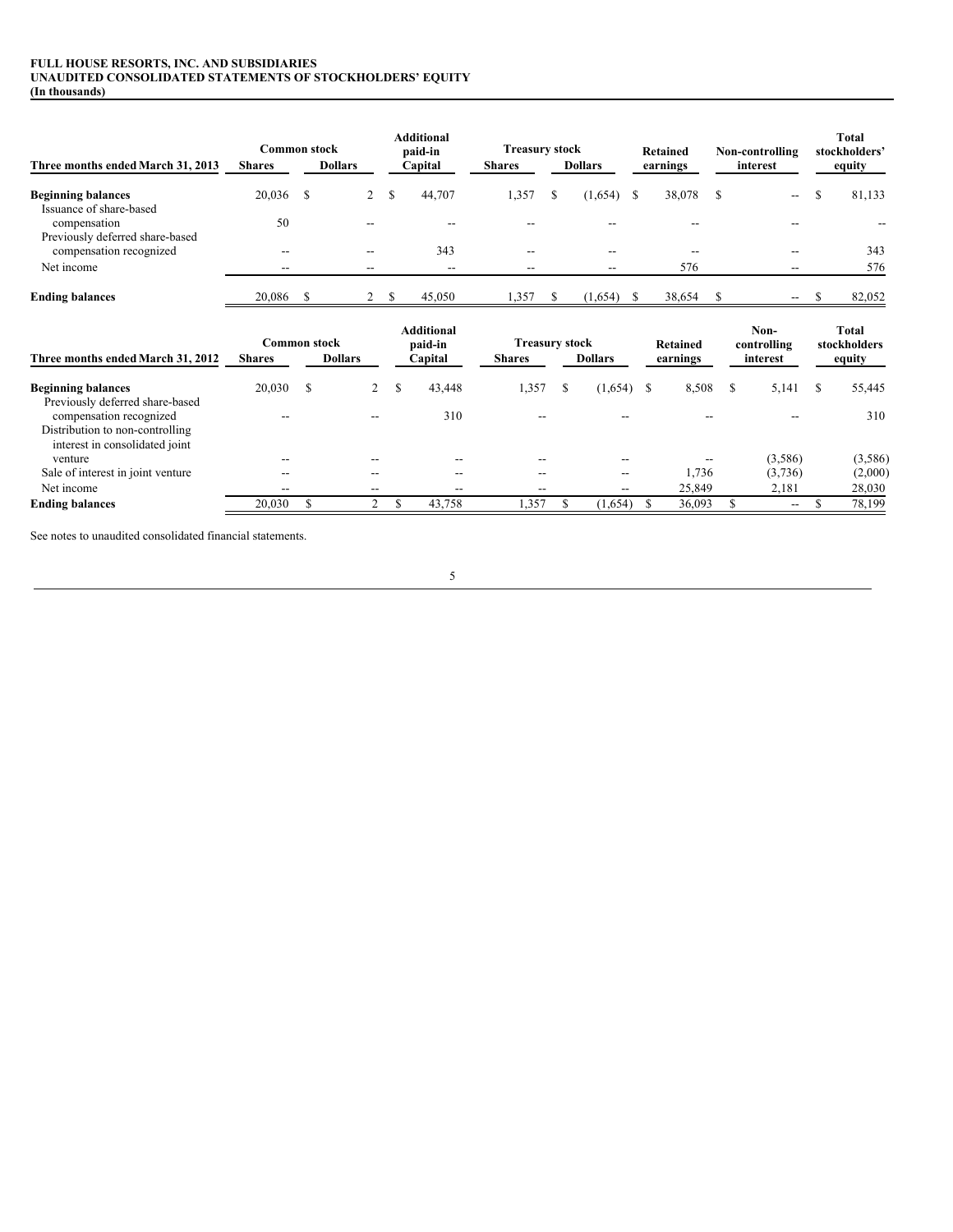## **FULL HOUSE RESORTS, INC. AND SUBSIDIARIES UNAUDITED CONSOLIDATED STATEMENTS OF CASH FLOWS (In thousands)**

|                                                                                                                                                                                                                                                                      | <b>Three months</b><br>ended March, 31, |                                                |
|----------------------------------------------------------------------------------------------------------------------------------------------------------------------------------------------------------------------------------------------------------------------|-----------------------------------------|------------------------------------------------|
|                                                                                                                                                                                                                                                                      | 2013                                    | 2012                                           |
| Net cash provided by operating activities                                                                                                                                                                                                                            | 5,299                                   | 8,059                                          |
| Cash flows from investing activities:<br>Purchase of property and equipment<br>Proceeds from sale of joint venture, less holdback<br>Other deposits<br>Deposits and other costs of Silver Slipper acquisition<br>Net cash (used in) provided by investing activities | (1,224)<br>(94)<br>(1,318)              | (1,022)<br>48,675<br>(79)<br>(2,509)<br>45,065 |
| Cash flows from financing activities:<br>Repayment of long term debt and swap<br>Distributions to non-controlling interest in consolidated joint venture<br>Other<br>Net cash used in financing activities                                                           | (21)<br>(21)                            | (26,937)<br>(2,588)<br>(29, 525)               |
| Net increase in cash and equivalents<br>Cash and equivalents, beginning of period<br>Cash and equivalents, end of period                                                                                                                                             | 3,960<br>20,603<br>24,563               | 23,599<br>14,707<br>38,306                     |
| SUPPLEMENTAL CASH FLOW INFORMATION:<br>Cash paid for interest<br>Cash from income tax refund, net of cash paid for income taxes<br>NON-CASH INVESTING AND FINANCING ACTIVITIES:<br>Non-cash distributions for non-controlling interest in consolidated joint venture | 2013<br>1,370<br>(1, 474)               | 2012<br>548<br>343<br>1.000                    |

See notes to unaudited consolidated financial statements.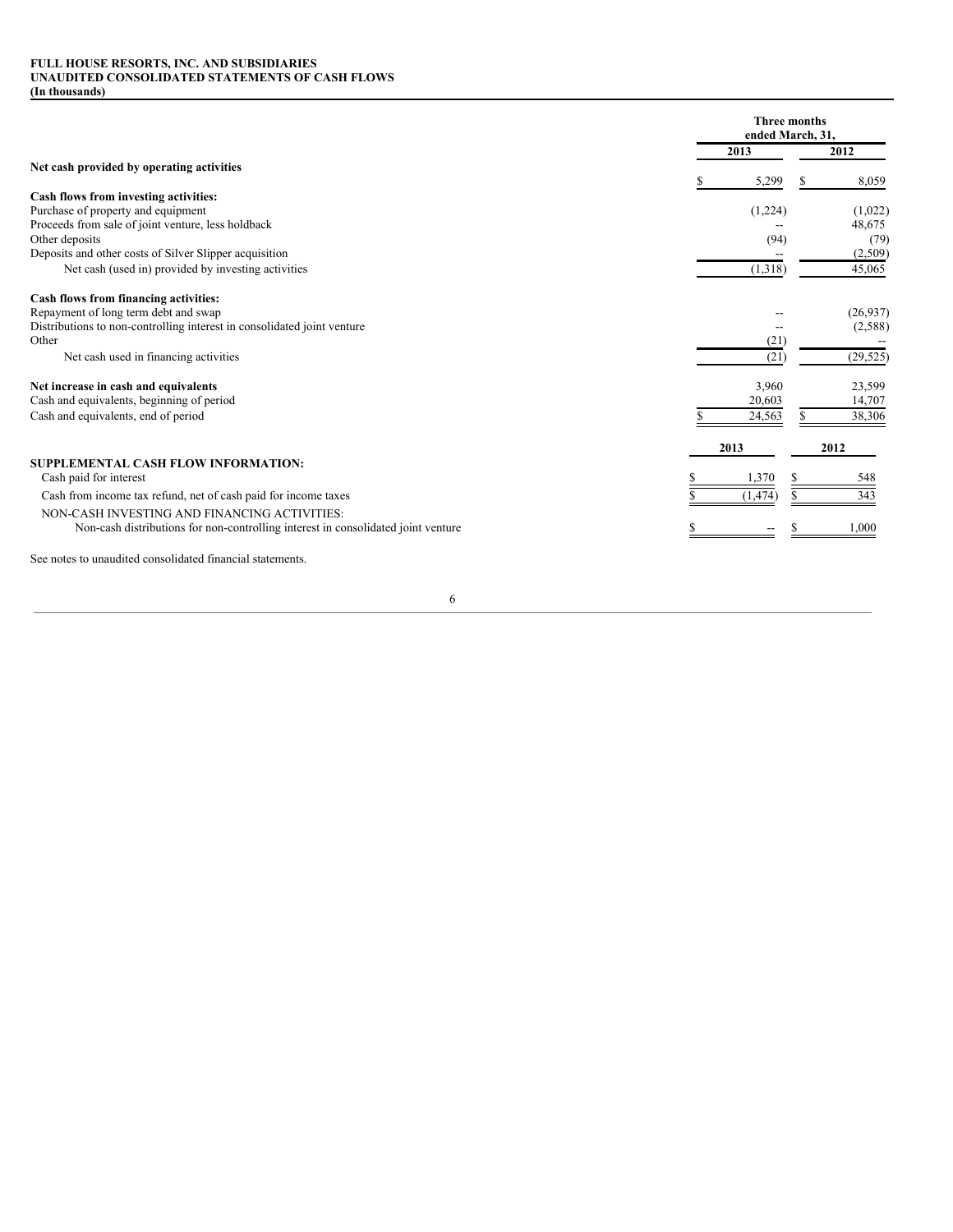## **1. BASIS OF PRESENTATION**

The interim consolidated financial statements of Full House Resorts, Inc. and subsidiaries (collectively, "FHR" or the "Company") included herein reflect all adjustments (consisting of normal recurring adjustments) that are, in the opinion of management, necessary to present fairly the financial position and results of operations for the interim periods presented. Certain information normally included in annual financial statements prepared in accordance with accounting principles generally accepted in the United States of America has been omitted pursuant to the interim financial information rules and regulations of the United States Securities and Exchange Commission.

These unaudited interim consolidated financial statements should be read in conjunction with the annual audited consolidated financial statements and notes thereto included in our Annual Report on Form 10-K filed March 6, 2013, for the year ended December 31, 2012, from which the balance sheet information as of that date was derived. Certain minor reclassifications to amounts previously reported have been made to conform to the current period presentation, none of which affected previously reported net income or earnings per share attributable to the Company. The results of operations for the period ended March 31, 2013, are not necessarily indicative of results to be expected for the year ending December 31, 2013.

The consolidated financial statements include all of our accounts and the accounts of our wholly-owned subsidiaries, including Silver Slipper Casino Venture, LLC ("Silver Slipper"), Gaming Entertainment (Indiana) LLC ("Rising Star"), Gaming Entertainment (Nevada) LLC ("Grand Lodge") and Stockman's Casino ("Stockman's"). Gaming Entertainment (Michigan), LLC ("GEM"), our 50%-owned investee was jointly owned by RAM Entertainment, LLC ("RAM"), until March 30, 2012, when the sale of RAM and our interest in GEM closed, and has been consolidated pursuant to the relevant portions of Financial Accounting Standards Board ("FASB") *Accounting Standards Codification*™ ("ASC") Topic 810, "Consolidation". All material intercompany accounts and transactions have been eliminated.

## *Recently Issued Accounting Pronouncements*

Recently issued authoritative standards issued after January 1, 2013 have been reviewed. The new guidance currently has no impact on our financial statements.

## **2. SHARE-BASED COMPENSATION**

On June 1, 2011, our compensation committee approved the issuance of 660,000 shares of restricted stock, then valued at the closing price of our stock (\$3.88), with no discount. The majority of the shares (600,000) will vest on June 1, 2013. The remaining shares have a three year vesting schedule as follows: 20,001 vested on June 1, 2012, 20,001 will vest on June 1, 2013 and 19,998 will vest on June 1, 2014. On January 15, 2013, our compensation committee approved the issuance of 50,000 additional shares of restricted stock, then valued at the closing price of our stock (\$3.22), with no discount. These shares will vest over three years, 16,667 on June 1, 2013, 16,667 on June 1, 2014 and 16,666 on June 1, 2015. Vesting is contingent upon certain conditions, including continuous service of the individual recipients. The unvested grants are viewed as a series of individual awards, and the related share-based compensation expense is recorded as deferred compensation expense, reported as a reduction of stockholder's equity, and is amortized into compensation expense on a straight-line basis as services are provided over the vesting period.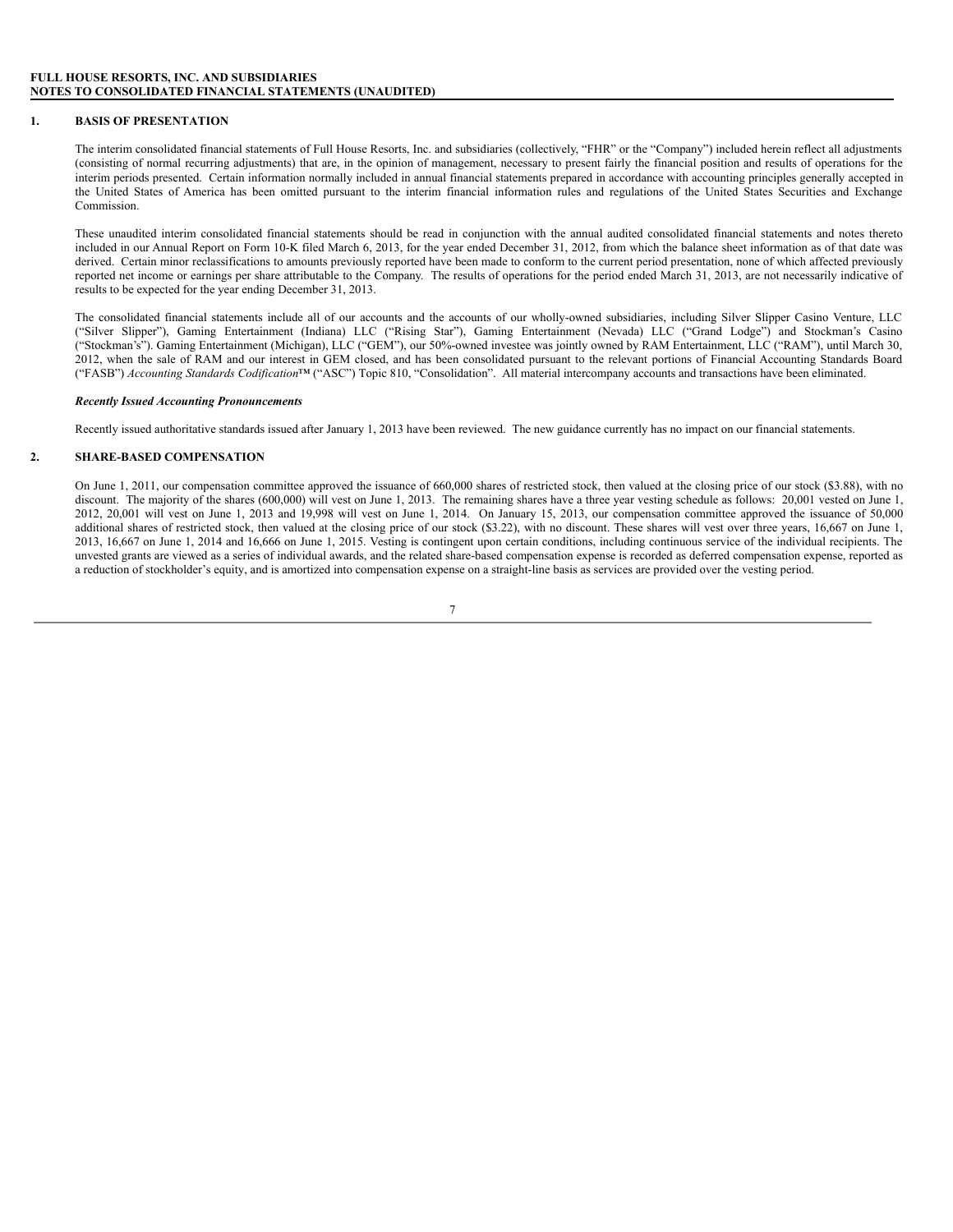We recognized stock compensation expense of \$0.3 million for each of the three months ended March 31, 2013 and March 31, 2012. Share based compensation expense related to the amortization of the restricted stock issued was included in selling, general and administrative expense. At March 31, 2013 and December 31, 2012, we had deferred share-based compensation of \$0.4 million and \$0.6 million, respectively.

## **3. VARIABLE INTEREST ENTITY**

GEM. We directed the day-to-day operational activities of GEM that significantly impacted GEM's economic performance, prior to the sale of our interest on March 30, 2012 and therefore, we were the primary beneficiary pursuant to the relevant portions of FASB ASC Topic 810 "Consolidation" [ASC 810-10-25 Recognition of Variable Interest Entities, paragraphs 38-39]. As such, the joint venture was a variable interest entity that was consolidated in our financial statements.

An unaudited summary of GEM's operations follows (in thousands):

## **GEM CONDENSED STATEMENT OF INCOME INFORMATION**

|            |   | March 31,<br>2013                  | March 31,<br>2012 |
|------------|---|------------------------------------|-------------------|
| Revenues   | w | $\hspace{0.05cm} -\hspace{0.05cm}$ | 5,340             |
| Net income |   | $-$                                | 4,362             |

## **4. CONTRACT RIGHTS**

We sold \$7.5 million in contract rights with our interest in GEM, to the FireKeepers Development Authority ("FDA") on March 30, 2012, and the remaining \$2.8 million in contract rights was expensed.

## **5. GOODWILL AND OTHER INTANGIBLES**

Goodwill represents the excess of the purchase price over fair market value of net assets acquired in connection with Silver Slipper, Rising Star and Stockman's operations. Goodwill was \$14.7 million for Silver Slipper, \$1.6 million for Rising Star and \$5.8 million for Stockman's as of March 31, 2013 and December 31, 2012. Impairment calculations, which are subject to change as a result of future economic uncertainty, contemplate changes for both current year and future year estimates in earnings and the impact of these changes to the fair value of Silver Slipper, Rising Star and Stockman's, although there is always some uncertainty in key assumptions including projected future earnings growth.

| I |  |  |  |
|---|--|--|--|
|   |  |  |  |
|   |  |  |  |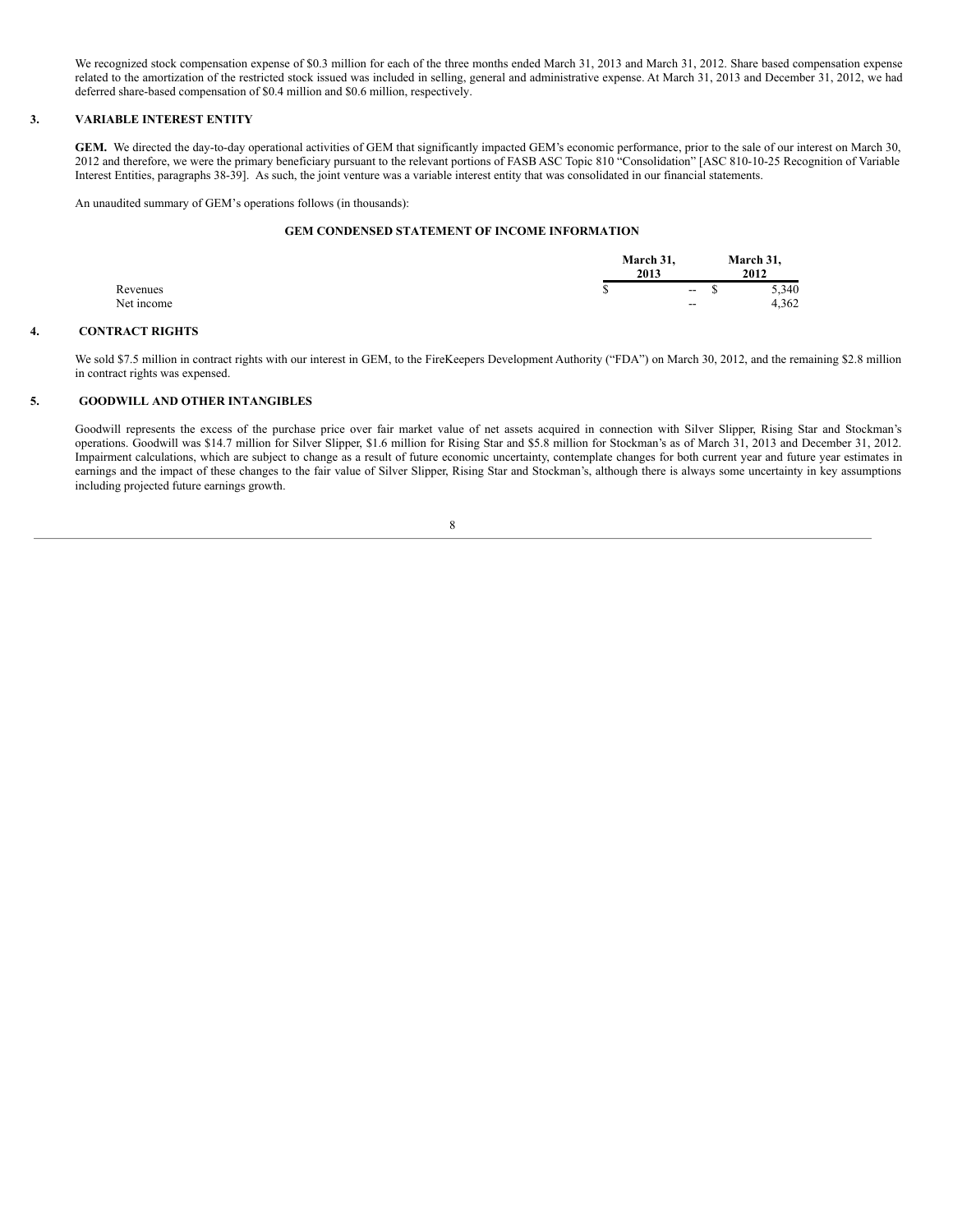A summary of the changes to goodwill is as follows (in thousands):

|                                                |   | Three months ended March 31, 2013 |                                                 |                                     |                          |   |                                           |  |  |  |
|------------------------------------------------|---|-----------------------------------|-------------------------------------------------|-------------------------------------|--------------------------|---|-------------------------------------------|--|--|--|
|                                                |   |                                   | <b>Balance</b> at<br>beginning of<br>the period | <b>Changes during</b><br>the period |                          |   | <b>Balance</b> at<br>end of the<br>period |  |  |  |
| Stockman's Goodwill                            |   | \$                                | 5,809                                           | \$                                  | $\overline{\phantom{a}}$ | S | 5,809                                     |  |  |  |
| <b>Rising Star Goodwill</b>                    |   |                                   | 1,647                                           |                                     | --                       |   | 1,647                                     |  |  |  |
| Silver Slipper Goodwill                        |   |                                   | 14,671                                          |                                     | --                       |   | 14,671                                    |  |  |  |
| Goodwill, net of accumulated impairment losses |   |                                   | 22,127                                          |                                     |                          |   | 22,127                                    |  |  |  |
|                                                |   |                                   | <b>Balance at</b><br>beginning of<br>the period | <b>Changes during</b><br>the period |                          |   | <b>Balance at</b><br>end of the<br>period |  |  |  |
| Stockman's Goodwill                            |   |                                   | 5,809                                           | S                                   | $- -$                    | S | 5,809                                     |  |  |  |
| <b>Rising Star Goodwill</b>                    |   |                                   | 1,647                                           |                                     |                          |   | 1,647                                     |  |  |  |
| Goodwill, net of accumulated impairment losses |   |                                   | 7,456                                           |                                     |                          |   | 7,456                                     |  |  |  |
|                                                | 9 |                                   |                                                 |                                     |                          |   |                                           |  |  |  |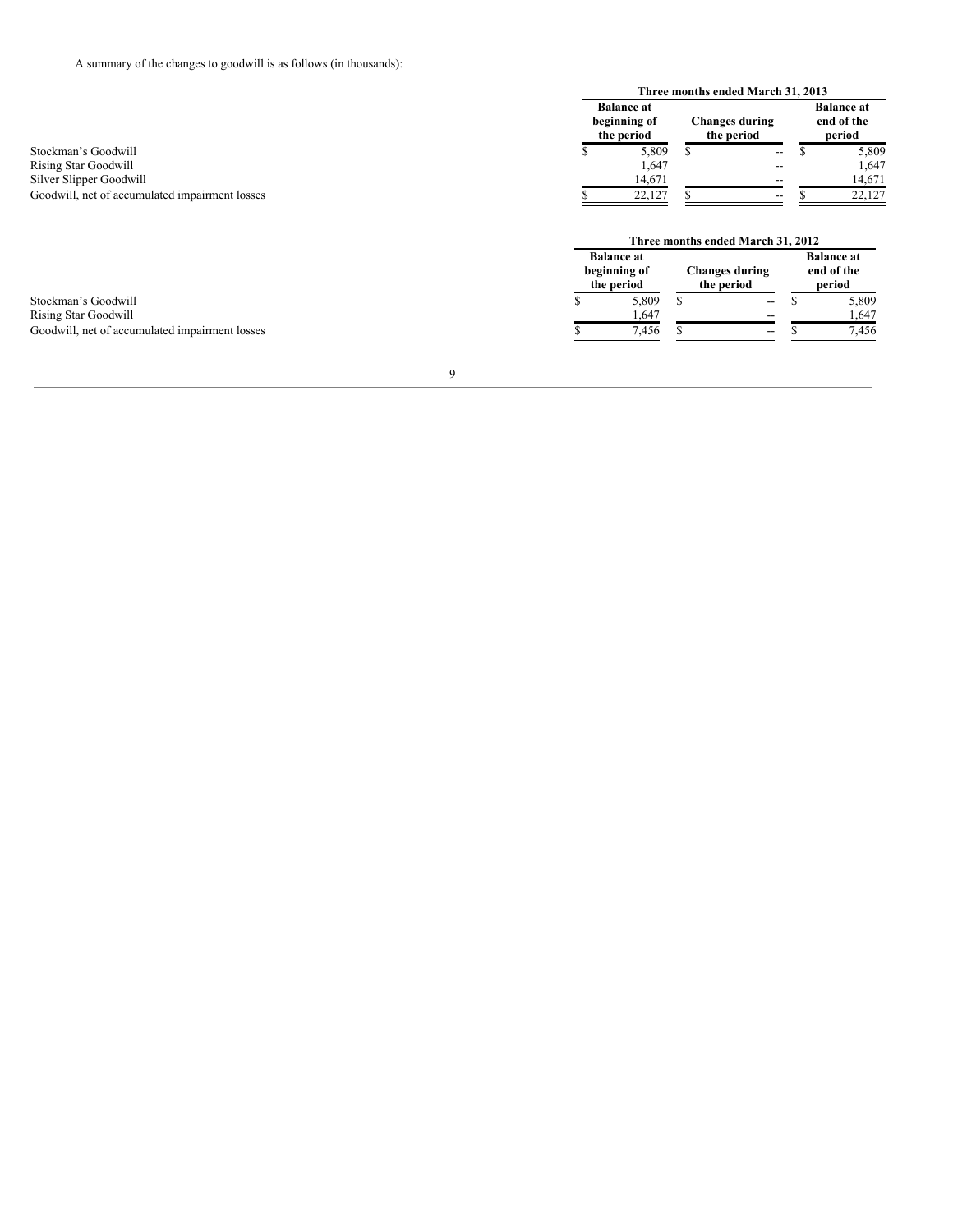## *Other Intangible Assets:*

Other intangible assets, net consist of the following (in thousands):

|                                              |                                     |    |                                   |     | March 31, 2013 (unaudited)  |  |                                        |               |                           |
|----------------------------------------------|-------------------------------------|----|-----------------------------------|-----|-----------------------------|--|----------------------------------------|---------------|---------------------------|
|                                              | <b>Estimated</b><br>Life<br>(years) |    | <b>Gross</b><br>Carrying<br>Value |     | Accumulated<br>Amortization |  | Cumulative<br>Expense /<br>(Disposals) |               | Intangible<br>Assets, Net |
| Amortizing Intangible assets:                |                                     |    |                                   |     |                             |  |                                        |               |                           |
| Player Loyalty Program - Rising Star         | 3                                   | \$ | 1,700                             | -\$ | $(1,133)$ \$                |  | $- -$                                  | <sup>\$</sup> | 567                       |
| Player Loyalty Program - Silver Slipper      | 3                                   |    | 5,900                             |     | (983)                       |  | $- -$                                  |               | 4,917                     |
| Land Lease and Water Rights - Silver Slipper | 46                                  |    | 1,420                             |     | (46)                        |  | $- -$                                  |               | 1,374                     |
| Capital One Bank Loan Fees                   | 3                                   |    | 4,671                             |     | (868)                       |  | 9                                      |               | 3,812                     |
| ABC Funding, LLC Loan Fees                   | 4                                   |    | 984                               |     | (123)                       |  | 14                                     |               | 875                       |
| Non-amortizing intangible assets:            |                                     |    |                                   |     |                             |  |                                        |               |                           |
| Gaming License-Indiana                       | Indefinite                          |    | 9,900                             |     |                             |  |                                        |               | 9,900                     |
| Gaming License-Mississippi                   | Indefinite                          |    | 115                               |     |                             |  |                                        |               | 118                       |
| Gaming License-Nevada                        | Indefinite                          |    | 542                               |     |                             |  | 87                                     |               | 629                       |
| Trademarks                                   | Indefinite                          |    | 36                                |     |                             |  |                                        |               | 39                        |
|                                              |                                     |    | 25,268                            |     | (3, 153)                    |  | 116                                    |               | 22,231                    |
|                                              |                                     |    |                                   |     |                             |  |                                        |               |                           |

## **December 31, 2012**

| <b>Estimated</b><br>Life (years) | Gross<br>Carrying<br>Value |        |       |         |                             |                          |                                        | Intangible<br>Assets, Net |
|----------------------------------|----------------------------|--------|-------|---------|-----------------------------|--------------------------|----------------------------------------|---------------------------|
|                                  |                            |        |       |         |                             |                          |                                        |                           |
|                                  |                            |        |       |         |                             | $\overline{\phantom{a}}$ |                                        | 708                       |
|                                  |                            | 5,900  |       | (492)   |                             | --                       |                                        | 5,408                     |
| 46                               |                            | 1,420  |       | (23)    |                             |                          |                                        | 1,397                     |
|                                  |                            | 2,614  |       | (924)   |                             | (1,690)                  |                                        |                           |
|                                  |                            | 4,671  |       | (434)   |                             | $-$                      |                                        | 4,237                     |
|                                  |                            | 984    |       | (62)    |                             | $-$                      |                                        | 922                       |
|                                  |                            |        |       |         |                             |                          |                                        |                           |
| Indefinite                       |                            | 9,900  |       |         |                             |                          |                                        | 9,900                     |
| Indefinite                       |                            | 115    |       | --      |                             | --                       |                                        | 115                       |
| Indefinite                       |                            | 542    |       | $- -$   |                             |                          |                                        | 542                       |
| Indefinite                       |                            | 36     |       | $- -$   |                             |                          |                                        | 36                        |
|                                  |                            | 27,882 |       | (2,927) |                             | (1,690)                  |                                        | 23,265                    |
|                                  |                            | \$     | 1.700 | \$.     | Accumulated<br>Amortization | (992)<br>-S              | Cumulative<br>Expense /<br>(Disposals) | \$.                       |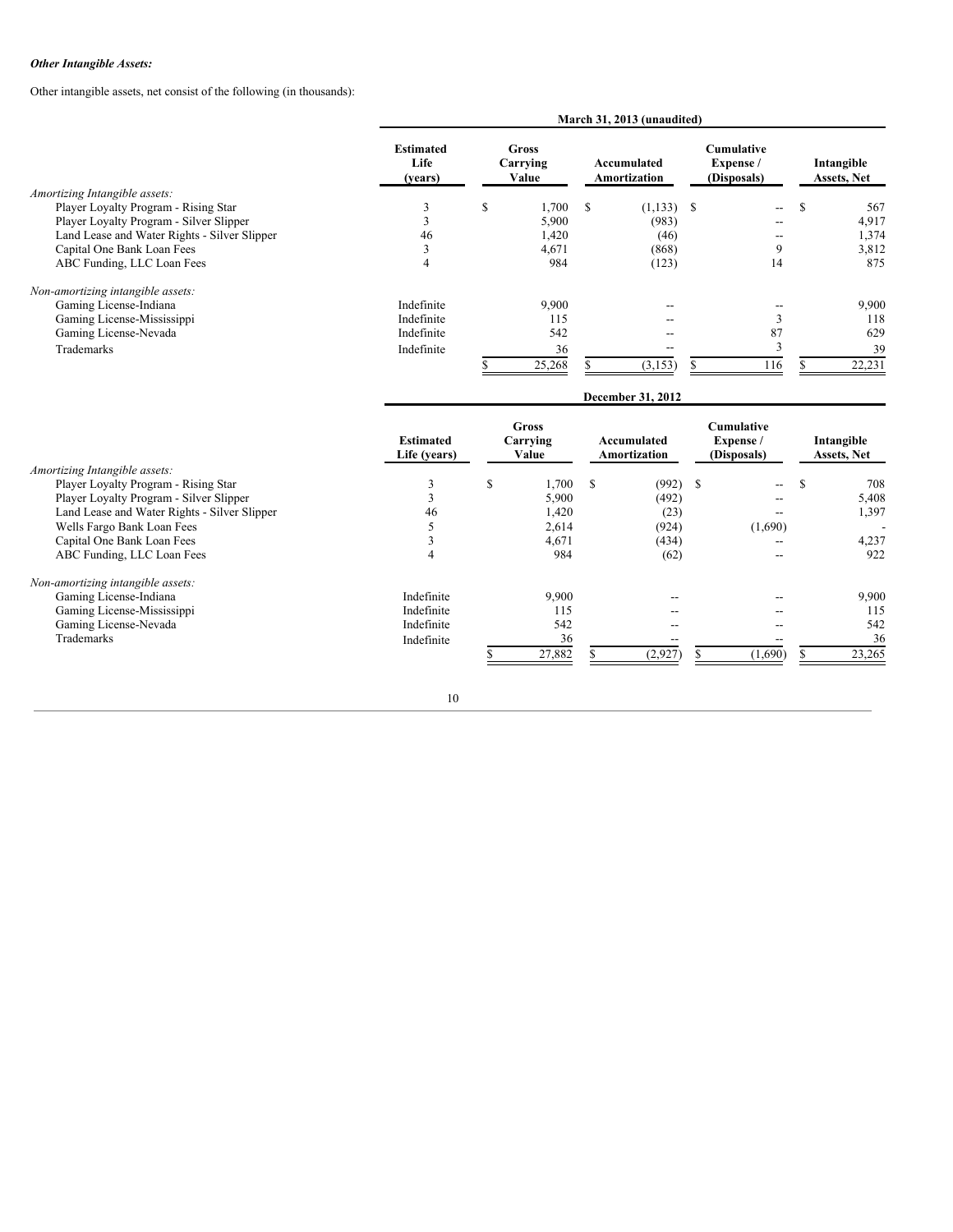## *Player Loyalty Program*

The player loyalty programs represent the value of repeat business associated with Silver Slipper's and Rising Star's loyalty programs. The value of \$5.9 million and \$1.7 million of the Silver Slipper and Rising Star player loyalty programs, respectively, were determined using a multi-period excess earning method of the income approach, which examines the economic returns contributed by the identified tangible and intangible assets of a company, and then isolates the excess return, which is attributable to the asset being valued, based on cash flows attributable to the player loyalty program. The valuation analysis for the active rated players was based on projected revenues and attrition rates. Silver Slipper and Rising Star maintain historical information for the proportion of revenues attributable to the rated players for gross gaming revenue. The value of the player loyalty programs are amortized over a life of three years.

## *Land Lease and Water Rights*

In November 2004, Silver Slipper entered into a lease agreement with Cure Land Company, LLC for approximately 38 acres of land ("Land Lease"), which includes approximately 31 acres of protected marsh land as well as a seven acre casino parcel, on which the Silver Slipper was subsequently built. The lease was amended and extended on February 26, 2013, as discussed in Note 8 to the consolidated financial statements. The \$1.0 million Land Lease represents the excess fair value of the land over the estimated net present value of the Land Lease payments. The \$0.4 million of water rights represents the fair value of the water rights based upon the current market rate in Hancock County, Mississippi.

## *Loan Fees*

Loan fees incurred and paid as a result of debt instruments are accumulated and amortized over the term of the related debt, based on an effective interest method. On March 30, 2012, we paid off the then remaining debt and interest rate swap ("Swap"), related to the Credit Agreement with Wells Fargo ("Wells Fargo Credit Agreement"), and therefore expensed the net remaining loan fees and incurred a \$1.7 million loss on extinguishment of debt.

On October 1, 2012, we funded the purchase of the Silver Slipper with the full amount of the \$50.0 million first lien term loan ("First Lien Credit Agreement") with Capital One Bank, N.A. ("Capital One") and the full amount of the second lien term loan ("Second Lien Credit Agreement") with ABC Funding, LLC, as discussed in Note 6 to the consolidated financial statements. We incurred \$4.7 million in loan fees related to obtaining the First Lien Credit Agreement and \$1.0 million in loan fees related to obtaining the Second Lien Credit Agreement which are amortized over the terms of the agreements, which began October 2012.

The aggregate loan fee amortization was \$0.5 million and \$0.2 million for the three months ended March 31, 2013 and March 31, 2012, respectively.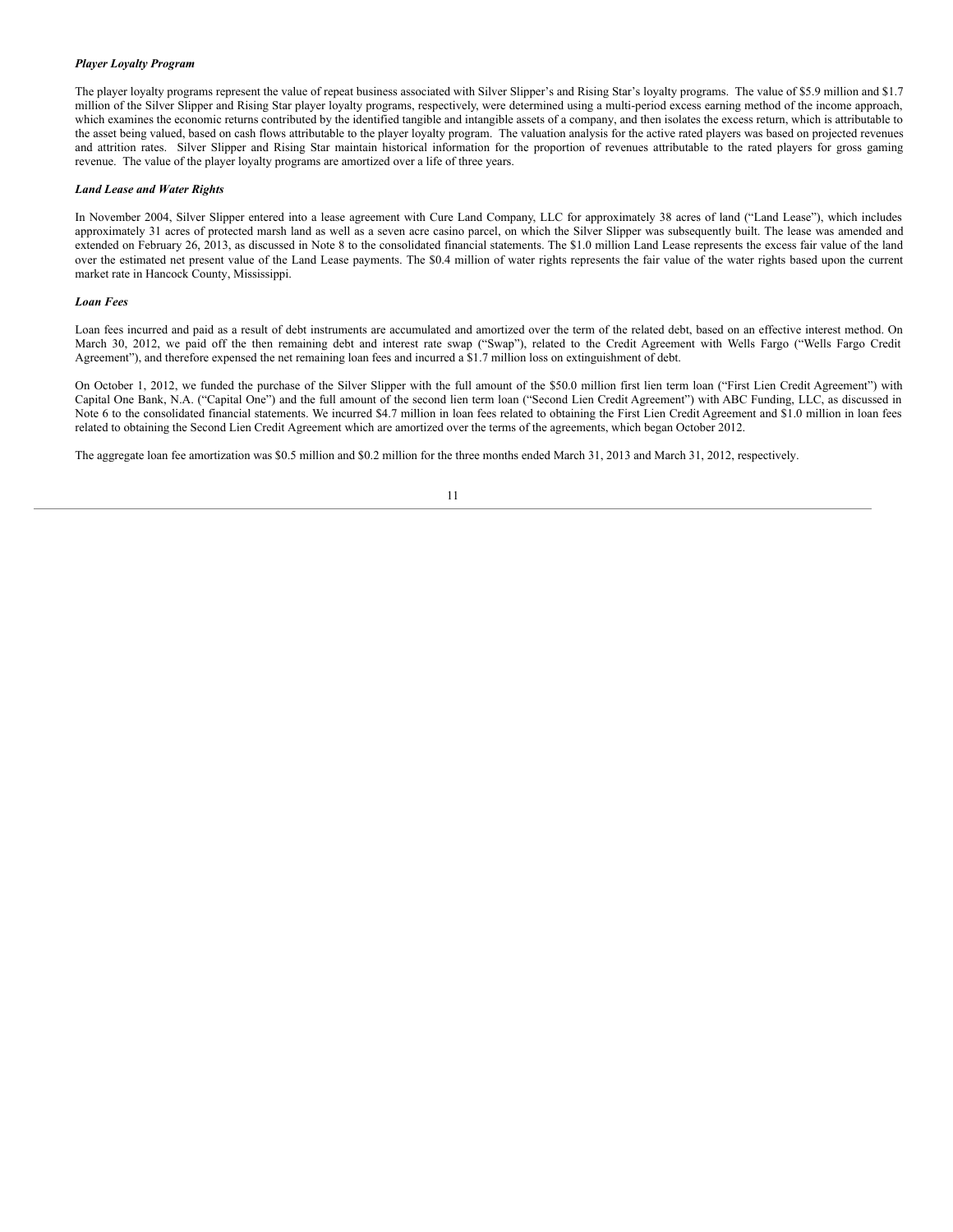#### *Gaming License*

Gaming license rights represent the value of the license to conduct gaming in certain jurisdictions, which are subject to highly extensive regulatory oversight and, in some cases, a limitation on the number of licenses available for issuance. The value of \$9.9 million of the Rising Star gaming license was determined using a multi-period excess earning method of the income approach, which examines the economic returns contributed by the identified tangible and intangible assets of a company, and then isolates the excess return, which is attributable to the asset being valued, based on cash flows attributable to the gaming license. The other gaming license values are based on actual costs. Gaming licenses are not subject to amortization as they have indefinite useful lives and are evaluated for potential impairment on an annual basis unless events or changes in circumstances indicate the carrying amount of the gaming licenses may not be recoverable. We incurred \$0.1 million in costs related to obtaining a Mississippi gaming license for the purchase of all of the outstanding membership interest of Silver Slipper Casino Venture LLC which owns and operates the Silver Slipper.

#### *Trademark*

Trademarks are based on the legal fees and recording fees related to the trademark of the "Rising Star Casino Resort" name, and variations of such name. Trademarks are not subject to amortization, as they have an indefinite useful life and are evaluated for potential impairment on an annual basis unless events or changes in circumstances indicate the carrying amount of the trademark may not be recoverable.

#### *Current Amortization*

We amortize our definite-lived intangible assets, including our player loyalty programs, loan fees, land leases and water rights over their estimated useful lives. The aggregate amortization expense was \$1.2 million and \$0.4 million for the three months ended March 31, 2013 and March 31, 2012, respectively.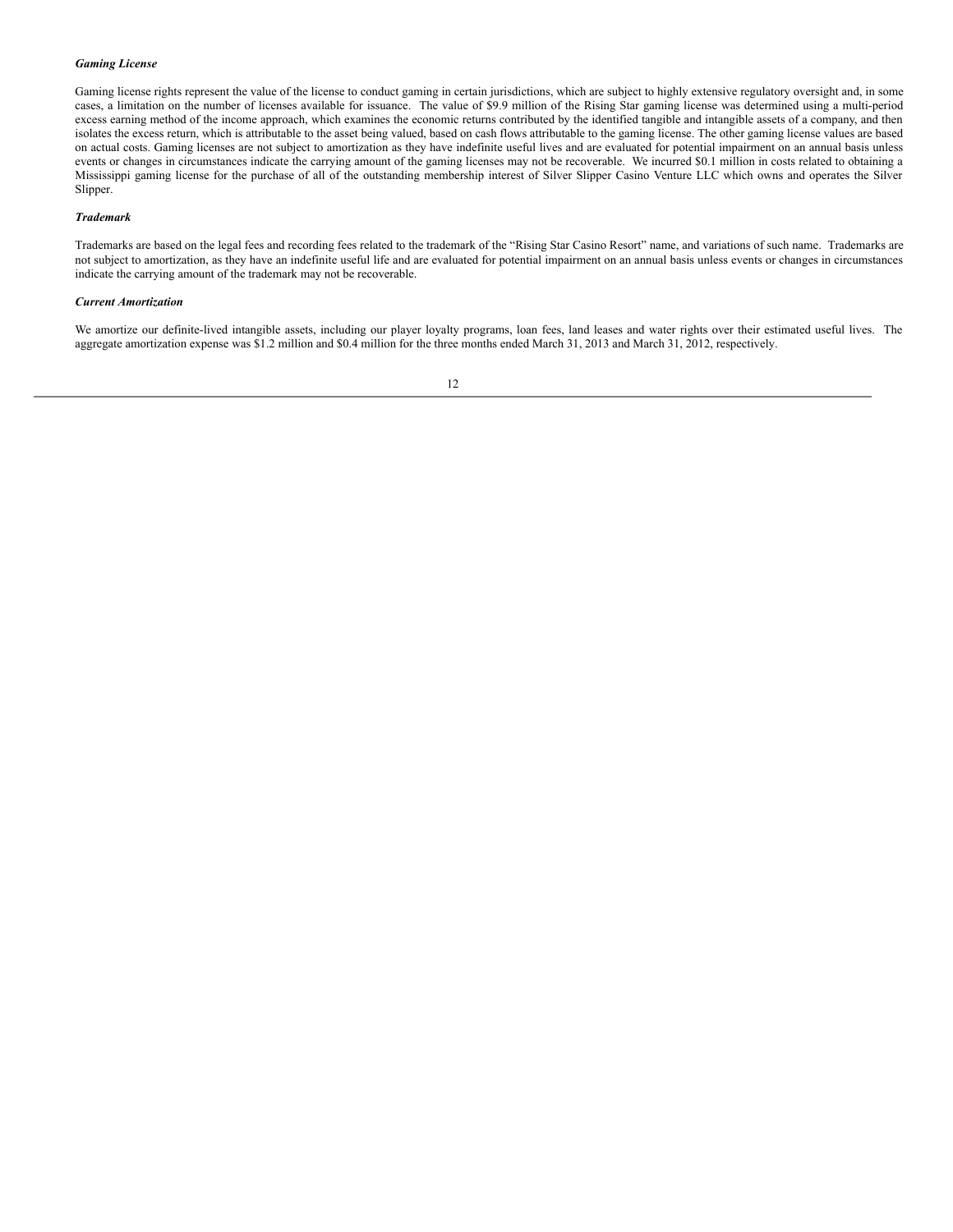## **6. LONG-TERM DEBT**

At March 31, 2013 and December 31, 2012, long-term debt consists of the following (in thousands):

|                                                                                                                        | 2013    | 2012    |
|------------------------------------------------------------------------------------------------------------------------|---------|---------|
| Long-term debt, net of current portion:                                                                                |         |         |
| Term loan agreement, \$50.0 million on June 29, 2012, funded on October 1, 2012, maturing October 1, 2015, interest    |         |         |
| greater of elected LIBOR, or 1.0%, plus margin [4.00%-4.75%], LIBOR rate elections can be made based on a 30 day, 60   |         |         |
| day, 90 day or six-month LIBOR and margins are adjusted quarterly. (4.75% during the quarter ended March 31, 2013 and  |         |         |
| year ended December 31, 2012).                                                                                         | 48.750  | 48.750  |
| Term loan agreement, \$20.0 million on October 1, 2012, maturing October 1, 2016, interest rate is fixed at 13.25% per |         |         |
| annum.                                                                                                                 | 20.000  | 20,000  |
| Less current portion                                                                                                   | (5,000) | (2,500) |
|                                                                                                                        | 63.750  | 66,250  |
|                                                                                                                        |         |         |

**First and Second Lien Credit Agreements.** On June 29, 2012, we entered into the First Lien Credit Agreement with Capital One, which provided for a term loan in an amount up to \$50.0 million and a revolving loan in an amount up to \$5.0 million. On October 1, 2012, we entered into a Second Lien Credit Agreement with ABC Funding, LLC as administrative agent which provided for a term loan in an amount up to \$20.0 million. We funded the purchase of Silver Slipper with the full amount of the \$50.0 million term loan under the First Lien Credit Agreement and the full amount of the Second Lien Credit Agreement. The \$5.0 million revolving loan under the First Lien Credit Agreement remains undrawn and available. The First and Second Lien Credit Agreements are secured by substantially all of our assets and therefore, our wholly-owned subsidiaries guarantee our obligation under the agreements. The Second Lien Credit Agreement is subject to the lien of the First Lien Credit Agreement. The First and Second Lien Credit Agreements contain customary negative covenants and events of default for transactions of this type.

We have elected to pay interest on the First Lien Credit Agreement based on a LIBOR rate plus a margin rate as set forth in the agreement. LIBOR rate elections can be made based on 30 day, 60 day, 90 day or six-month LIBOR. The LIBOR rate is a rate per annum equal to the quotient (rounded upward if necessary to the nearest 1/16 of one percent) of (a) the greater of (1) 1.00% and (2) the rate per annum referenced to as the BBA (British Bankers Association) LIBOR divided by (b) one minus the reserve requirement set forth in the First Lien Credit Agreement for such loan in effect from time to time. We will pay interest on the Second Lien Credit Agreement at the rate of 13.25% per annum.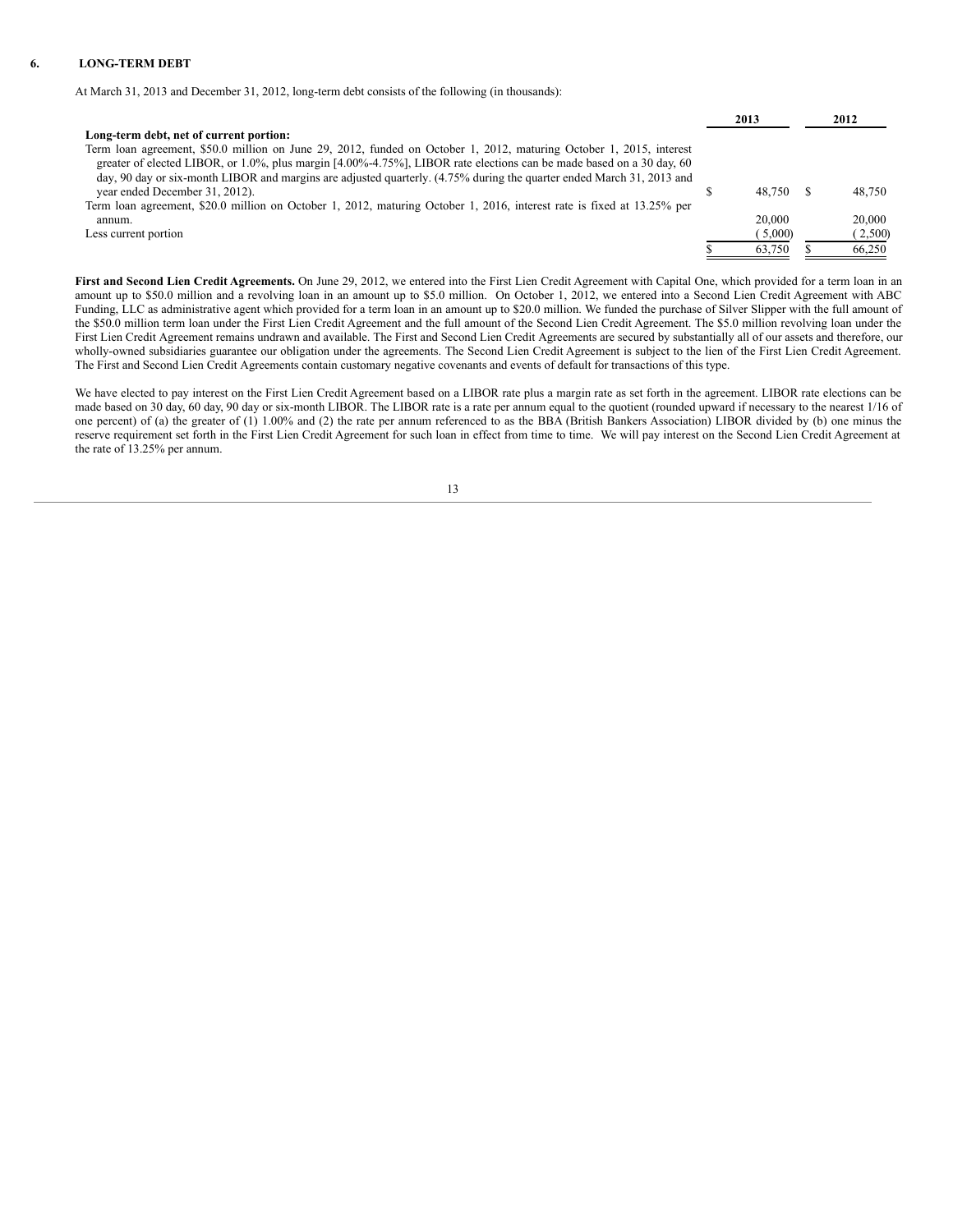As of December 31, 2012, we elected, at our discretion, to prepay the principal payment of \$1.3 million due April 1, 2013 on the First Lien Credit Agreement, in order to reduce interest costs. The next scheduled principal payment is due July 1, 2013. We are required to make prepayments under the First Lien Credit Agreement, under certain conditions defined in the agreement, in addition to the scheduled principal installments for any fiscal year ending December 31, 2012 and thereafter. We are required to pay the entire outstanding principal on the First and Second Lien Credit Agreements, together with all accrued and unpaid interest thereon, on the respective maturity dates. Prepayment penalties will be assessed in the event that prepayments are made on the Second Lien Credit Agreement prior to the discharge of the First Lien Credit Agreement.

## **7. DERIVATIVE INSTRUMENTS**

During the three months ended March 31, 2012, we were subject to interest rate risk to the extent we borrowed against variable interest credit facilities under the prior Wells Fargo Credit Agreement, until our repayment of the then remaining debt on March 30, 2012. We reduced our exposure to changes in interest rates by entering into the Swap with Wells Fargo Bank, N.A., which became effective on April 1, 2011.

Effective March 30, 2012 the Swap was terminated, and \$0.5 million was paid, which reflected the fair value on that date, therefore, we no longer recognized the derivative as a liability on the balance sheet in long-term debt. Prior to the pay-off of the Swap, the derivative was marked to fair value and the adjustment of the derivative was recognized as income during the first quarter of 2012. During the three months ended March 31, 2012, the weighted average cash interest rate paid on the debt was 8.16%, including Swap interest and loan interest.

## **8. OPERATING LEASE COMMITMENTS**

**Operating leases**. On December 1, 2012, we amended and extended our corporate office lease through May 2018. Effective December 2010, Stockman's entered into a lease agreement as lessee for its primary outdoor casino sign until November 2015. On June 28, 2011, the Grand Lodge entered into a Casino Operations Lease ("Grand Lodge Lease") with Hyatt Equities, L.L.C. for approximately 20,900 square feet of building space occupied by the Grand Lodge gaming operations, as well as associated gaming office space. On April 8, 2013, the Grand Lodge entered into a first amendment to the Grand Lodge Lease (the "Amendment") with Hyatt Equities, L.L.C. amending the terms of the lease. The Amendment extends the initial term of the Grand Lodge Lease until August 31, 2018 and makes certain other conforming changes. Except as set forth in the Amendment, all other terms of the Grand Lodge Lease remain in full force and effect.

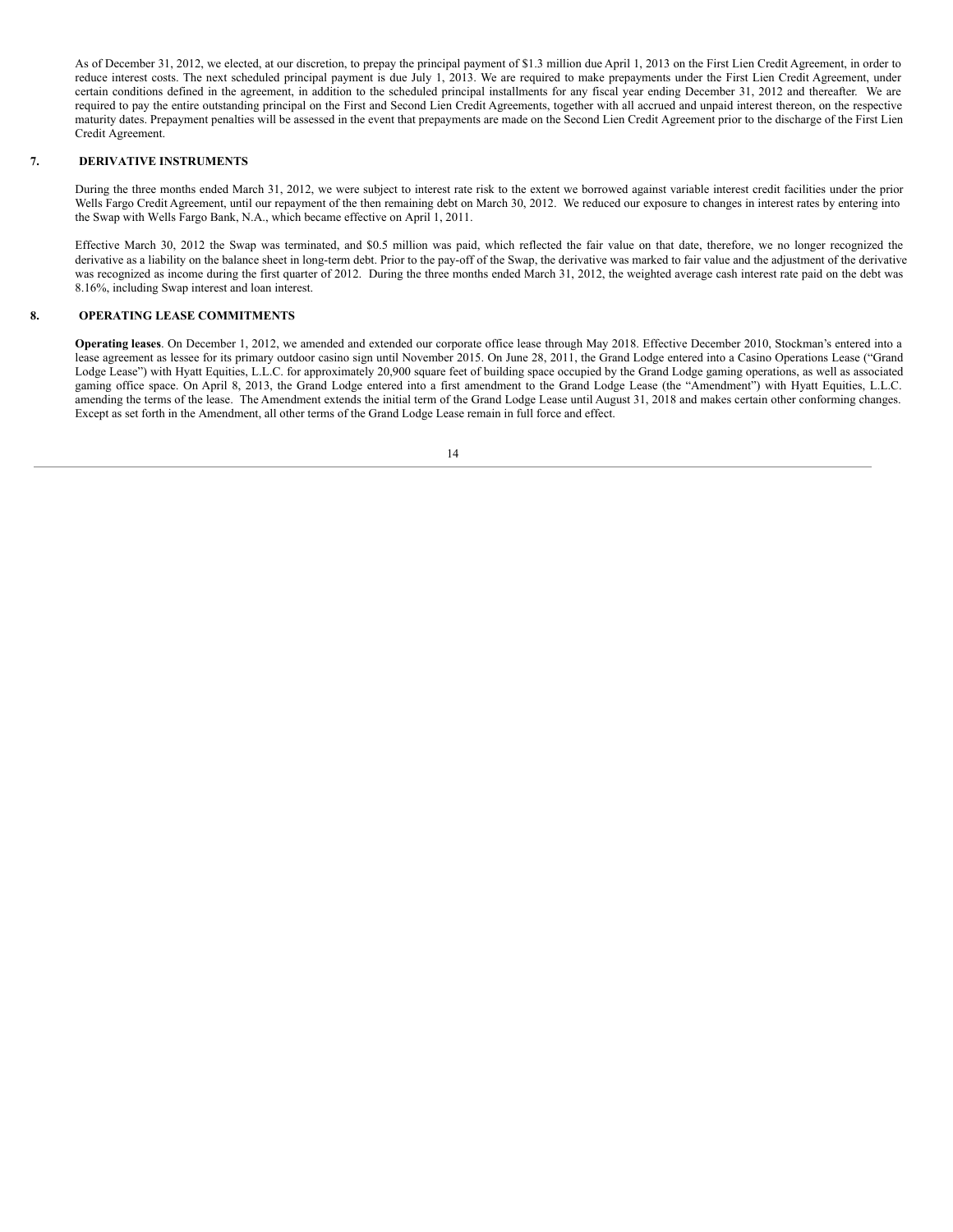Silver Slipper entered into the Land Lease in November 2004 as amended in March 2009, September 2012 and February 2013, which includes approximately 31 acres of protected marsh land as well as a seven acre casino parcel, on which the Silver Slipper was subsequently built. In December 2010, Silver Slipper entered into a lease agreement with Cure Land Company, LLC for approximately five acres of land occupied by the Silver Slipper gaming office and warehouse space through November 30, 2020. On January 31, 2012 Silver Slipper entered into a lease agreement with Chelsea Company, LLC for a small parcel of land with a building which may be occupied by a future proposed Silver Slipper welcome center, through December 31, 2019. On January 11, 2013 Silver Slipper terminated a previous restaurant lease agreement with Diamondhead Country Club & Property Owners Association ("DCCPOA") and entered into a contract to purchase services to be provided by DCCPOA related to its golf and country club through December 31, 2019.

**Land Lease buyout**. The Land Lease includes an exclusive option to purchase the leased land ("Purchase Option"), as well as an exclusive option to purchase a four acre portion of the leased land ("4 Acre Parcel Purchase Option"), which may be exercised at any time in conjunction with a hotel development during the term of the lease for \$2.0 million. On February 26, 2013, Silver Slipper entered into a third amendment to the Land Lease which amended the term and Purchase Option provisions of the Land Lease. The term of the Land Lease was extended to April 30, 2058, and the Purchase Option was extended through October 1, 2027 and may only be exercised after February 26, 2019. If there is no change in ownership, the purchase price will be \$15.5 million, less \$2.0 million if the 4 Acre Parcel Purchase Option has been previously exercised, plus a retained interest in Silver Slipper operations of 3% of net income. In the event that we sell or transfer substantially all of the assets of our ownership in Silver Slipper, then the purchase price will increase to \$17.0 million.

The total rent expense for all operating leases for the quarters ended March 31, 2013 and 2012 was \$0.7 and \$0.4 million, respectively.

### **9. SEGMENT REPORTING**

The following tables reflect selected information for our reporting segments for the three months ended March 31, 2013 and 2012. The casino operation segments include the Silver Slipper's operation in Bay St. Louis, Mississippi, Rising Star's operation in Rising Sun, Indiana, the Grand Lodge's operation in Lake Tahoe, Nevada and Stockman's operation in Fallon, Nevada. We have included regional information for segment reporting and aggregated casino operations in the same region. The development/management segment includes costs associated with casino development and management projects, including the management agreement with the Pueblo of Pojoaque to advise on the operations of the Buffalo Thunder in Santa Fe, New Mexico, and the Michigan joint venture. The Corporate segment includes our general and administrative expenses.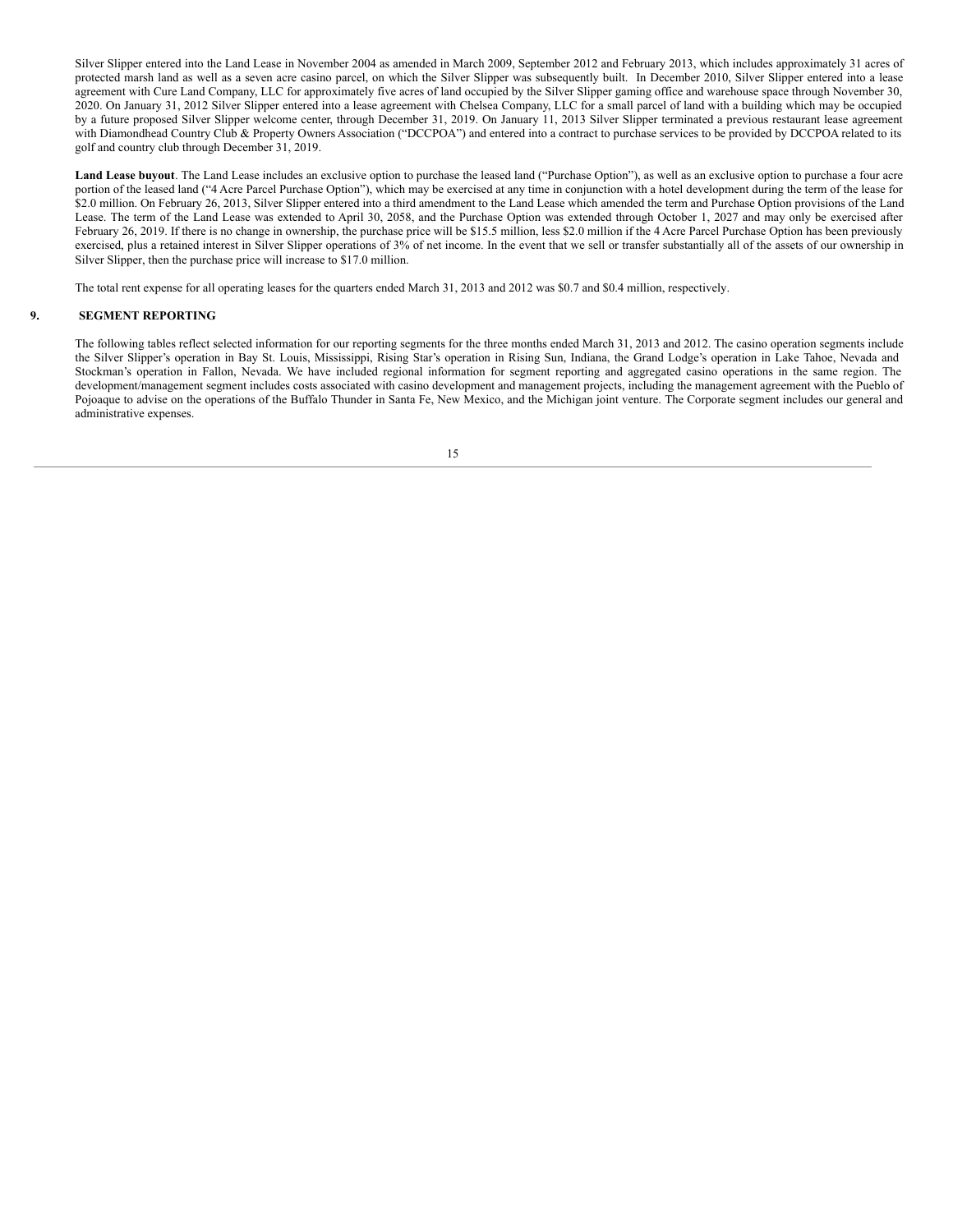## **2013**

|                                               | <b>Casino Operations</b> |        |  |                |     |               |    |                            |                                                     |              |
|-----------------------------------------------|--------------------------|--------|--|----------------|-----|---------------|----|----------------------------|-----------------------------------------------------|--------------|
|                                               |                          | Nevada |  | <b>Midwest</b> |     | Gulf<br>Coast |    | Development/<br>Management | Corporate                                           | Consolidated |
| Revenues                                      |                          | 5,325  |  | 19.614         | \$. | 13.710        | эv | 477                        | $\hspace{0.05cm} -\hspace{0.05cm} -\hspace{0.05cm}$ | 39,126       |
| Selling, general and administrative expense   |                          | 1,484  |  | 4,405          |     | 4,606         |    | $- -$                      | 1,739                                               | 12,234       |
| Depreciation and amortization                 |                          | 180    |  | 747            |     | 1,281         |    | $- -$                      |                                                     | 2,210        |
| Operating income (loss)                       |                          | 960    |  | 1.955          |     | .502          |    | 435                        | (1,741)                                             | 3,111        |
| Net Income (loss) attributable to the Company |                          | 634    |  | 965            |     | 990           |    | 381                        | (2, 394)                                            | 576          |

|                                               | <b>Casino Operations</b> |                          |   |                |               |               |                            |   |           |              |
|-----------------------------------------------|--------------------------|--------------------------|---|----------------|---------------|---------------|----------------------------|---|-----------|--------------|
|                                               |                          | Nevada                   |   | <b>Midwest</b> |               | Gulf<br>Coast | Development/<br>Management |   | Corporate | Consolidated |
| Revenues                                      | S                        | 4,887                    | S | 22,630         | <sup>\$</sup> | $-$           | 5,810                      | S | $--$      | 33,327       |
| Selling, general and administrative expense   |                          | 1,568                    |   | 5,017          |               | $- -$         | 136                        |   | 1,840     | 8,561        |
| Depreciation and amortization                 |                          | 242                      |   | 1,028          |               | $- -$         | 593                        |   |           | 1,865        |
| Operating gains                               |                          | $\overline{\phantom{m}}$ |   | $-$            |               | $- -$         | 40,762                     |   | $- -$     | 40,762       |
| Operating income (loss)                       |                          | 358                      |   | 2,062          |               | $- -$         | 45,812                     |   | (1,908)   | 46,324       |
| Net Income (loss) attributable to the Company |                          | 234                      |   | (1,038)        |               | $- -$         | 30,109                     |   | (3, 456)  | 25,849       |
|                                               |                          |                          |   | 16             |               |               |                            |   |           |              |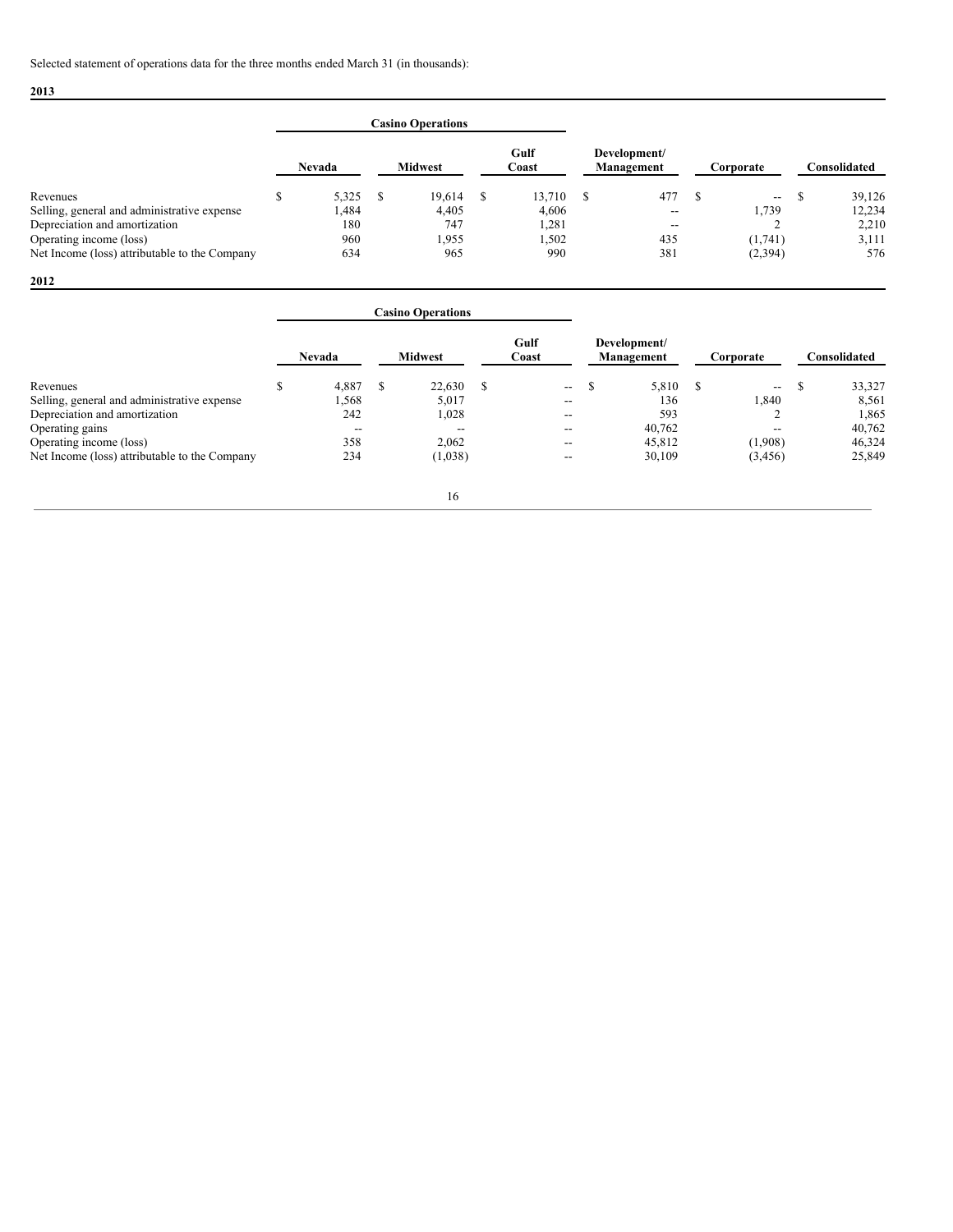## **2013**

|                             | <b>Casino Operations</b> |   |                |  |               |                            |    |           |              |
|-----------------------------|--------------------------|---|----------------|--|---------------|----------------------------|----|-----------|--------------|
|                             | Nevada                   |   | <b>Midwest</b> |  | Gulf<br>Coast | Development/<br>Management |    | Corporate | Consolidated |
| Total assets                | 16.004                   | S | 50,552         |  | 72,157        | 96                         | J. | 23,642    | 162,451      |
| Property and equipment, net | 6,897                    |   | 29,436         |  | 46,977        | $\overline{\phantom{a}}$   |    | 31        | 83,341       |
| Goodwill                    | 5,809                    |   | 1,647          |  | 14,671        | $- -$                      |    | $- -$     | 22,127       |
| Liabilities                 | 2,076                    |   | 5,495          |  | 2,707         | $\overline{\phantom{m}}$   |    | 70,121    | 80,399       |

## **2012**

|                             | <b>Casino Operations</b> |  |                |  |               |                                                     |           |              |
|-----------------------------|--------------------------|--|----------------|--|---------------|-----------------------------------------------------|-----------|--------------|
|                             | <b>Nevada</b>            |  | <b>Midwest</b> |  | Gulf<br>Coast | Development/<br>Management                          | Corporate | Consolidated |
| Total assets<br>S           | 16,964                   |  | 51,054         |  | 72,911        | 96                                                  | 21,700    | 162,725      |
| Property and equipment, net | 6,988                    |  | 29,632         |  | 47,024        | $\hspace{0.05cm} -\hspace{0.05cm} -\hspace{0.05cm}$ | 29        | 83,673       |
| Goodwill                    | 5,809                    |  | 1,647          |  | 14,671        | $- -$                                               | $- -$     | 22,127       |
| Liabilities                 | 2,281                    |  | 5,817          |  | 3,020         | $\hspace{0.05cm} -\hspace{0.05cm} -\hspace{0.05cm}$ | 70,474    | 81,592       |

## **10. SUBSEQUENT EVENT**

On April 8, 2013, the Grand Lodge entered into an Amendment to the Grand Lodge Lease with Hyatt Equities, L.L.C. amending the terms of the lease, as discussed in Note 8 to the consolidated financial statements. The Amendment extends the initial term of the Grand Lodge Lease until August 31, 2018 and makes certain other conforming changes. Except as set forth in the Amendment, all other terms of the Grand Lodge Lease remain in full force and effect.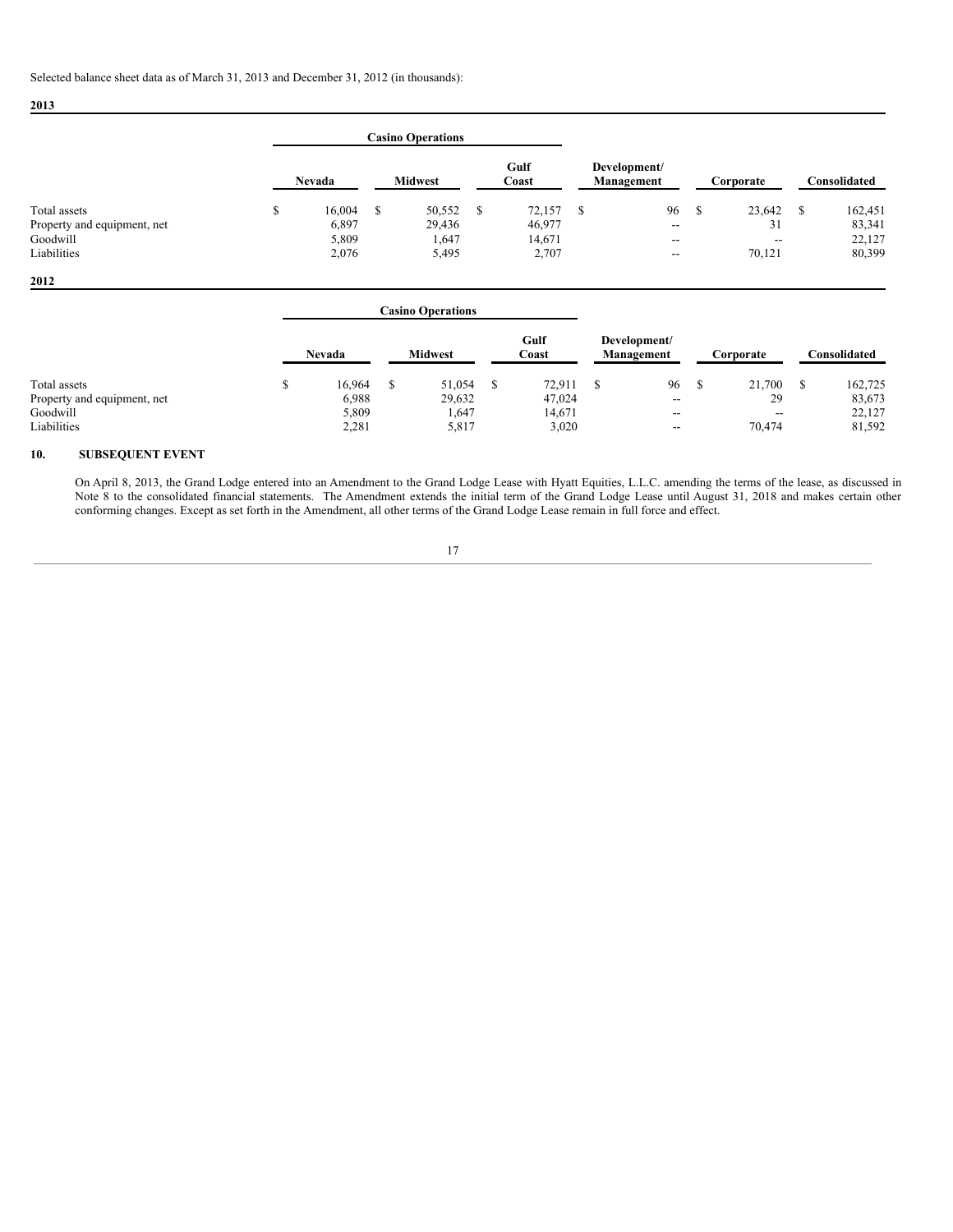#### **Item 2. Management's Discussion and Analysis of Financial Condition and Results of Operations**

Management's Discussion and Analysis of Financial Condition and Results of Operations ("MD&A") is intended to provide a reader of our financial statements with a narrative from the perspective of our management on our financial condition, results of operations, liquidity and certain other factors that may affect our future results. Unless otherwise noted, transactions, trends and other factors significantly impacting our financial condition, results of operations and liquidity are discussed in order of magnitude. In addition, unless expressly stated otherwise, the comparisons presented in this MD&A refer to the same period in the prior year. Our MD&A is presented in seven sections:

- **Overview**
- Results of continuing operations
- Liquidity and capital resources
- Off-balance-sheet arrangements
- Seasonality
- Regulation and taxes
- Critical accounting estimates and policies

#### **Overview**

We own, develop, manage, and/or invest in gaming-related enterprises. We continue to actively investigate, individually and with partners, new business opportunities and we have been successful in our long-term strategy to transition from primarily a management company to primarily an owner/operator of regional casino operations with our significant acquisitions of the Rising Star Casino Resort ("Rising Star") in 2011 and the Silver Slipper Casino Venture, LLC ("Silver Slipper") in 2012. With the sale of the management agreement for the FireKeepers Casino in Michigan also in 2012, we have transitioned the primary source of our revenues to owned entities. Our current ongoing strategy is to continue to create memorable experiences through customer service, employee engagement and entertainment.

We own and operate the Silver Slipper in Bay St. Louis, Mississippi, the Rising Star in Rising Sun, Indiana, and Stockman's Casino ("Stockman's") in Fallon, Nevada, and we lease and operate the Grand Lodge Casino ("Grand Lodge") in Incline Village, Nevada. We receive management fees from our management agreement with the Pueblo of Pojoaque for the management of the Buffalo Thunder in Santa Fe, New Mexico, ("Buffalo Thunder") along with the Pueblo's Cities of Gold and Sports Bar casino facilities, which is in effect through September 23, 2014.

On October 1, 2012, we purchased the Silver Slipper for a price of approximately \$69.3 million and \$6.7 million in cash, exclusive of net working capital balances, fees and expenses and other adjustments. We entered into the first lien term loan ("First Lien Credit Agreement") with Capital One Bank, N.A. ("Capital One") on June 29, 2012 and the second lien term loan ("Second Lien Credit Agreement") with ABC Funding, LLC on October 1, 2012, as discussed in Note 6 to the consolidated financial statements, and we used the debt to fund the Silver Slipper purchase price. A \$5.0 million revolving loan under the First Lien Credit Agreement remains undrawn and available.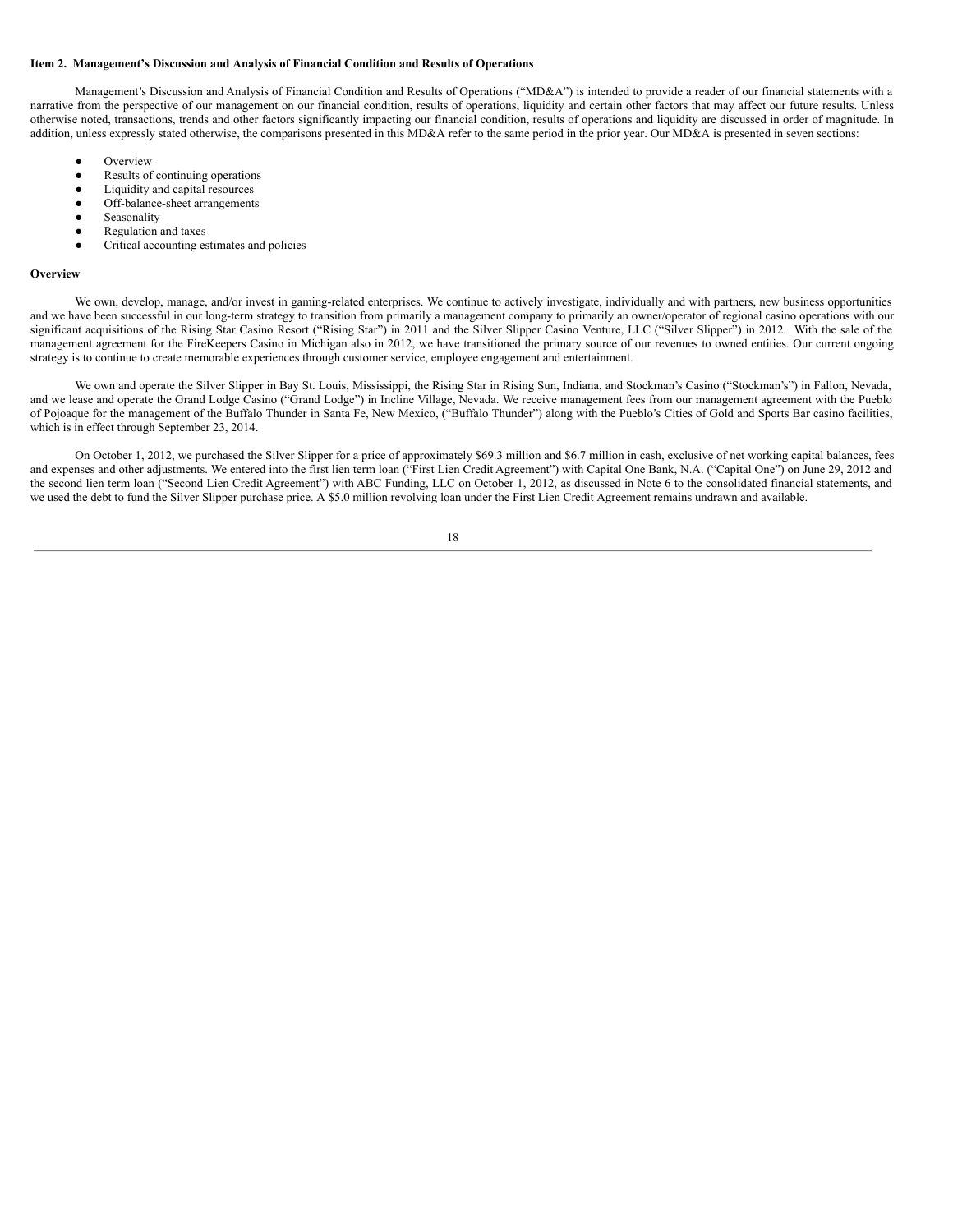Until March 30, 2012, we owned 50% of Gaming Entertainment (Michigan), LLC ("GEM"), a joint venture with RAM Entertainment, LLC ("RAM"), where we were the primary beneficiary and, therefore, consolidated GEM in our consolidated financial statements. On February 17, 2012, GEM signed a letter of intent with the FireKeepers Development Authority, ("FDA") to propose terms of a potential sale of GEM's management rights and responsibilities under the current management agreement and allow the FireKeepers casino to become self-managed by the FDA, in return for \$97.5 million. The sale closed March 30, 2012 and effectively terminated the existing management agreement, which was scheduled to run through August 2016. We used a portion of the proceeds to pay-off our then remaining outstanding debt.

In addition to the \$97.5 million sale price, the FDA paid RAM and us \$1.2 million each, equal to the management fee that would have been earned under the management agreement for April 2012 less a \$0.2 million wind-up fee and \$0.1 million holdback receivable. The \$0.1 million hold back receivable was received in May 2012, less expenses related to the sale, deducted by the FDA. Our gain on the sale of joint venture, related to the sale of our interest in GEM, was \$41.2 million and allocated as follows (in millions):

| Gross proceeds, before \$0.3 million wind-up fee and holdback receivable<br>Plus: April 2012 'Wind up' fee received, net of \$0.03 million deduction | 48.8<br>0.9 |
|------------------------------------------------------------------------------------------------------------------------------------------------------|-------------|
|                                                                                                                                                      | 49.7        |
| Less: Net basis of contract rights expensed                                                                                                          | (2.8)       |
| Less: Our interest in joint venture                                                                                                                  |             |
| Gain on sale of joint venture                                                                                                                        | 41.2        |

## **Results of continuing operations**

Historically, a significant portion of our operating income in 2012 and prior years was generated from our management agreements, including agreements with the FireKeepers Casino in Michigan and the Buffalo Thunder in New Mexico. The FireKeepers management agreement ended March 30, 2012, with the sale of our interest in GEM. The Buffalo Thunder management agreement is in effect through September 2014. There can be no assurance that the Buffalo Thunder management agreement will be extended. We have owned Stockman's Casino since 2007. Consistent with our long-term strategy, we have acquired gaming properties and have transitioned from primarily a management company to primarily an owner/operator of regional casino operations. With the acquisition of the Rising Star and the leasing of the casino at Grand Lodge in 2011 and the acquisition of the Silver Slipper in 2012, our results of continuing operations have been significantly impacted and our revenues are currently primarily derived from owned operations.

For the three months ended March 31, 2012, our revenues from the FireKeepers management agreement were \$5.3 million, which represented a significant amount of our total annual operating income for 2012. Management fees represented 1% and 17% of revenues for the three months ended March 31, 2013 and March 31, 2012, respectively. With the sale of our interest in GEM and the acquisition of the Silver Slipper, we have completed the planned strategic transition from primarily a management company to primarily an owner/operator of regional casino operations and have secured an earnings stream that should be easier for the investor community to understand and value. We believe the impact of the lost revenues from the sale of our interest in GEM and the FireKeepers management agreement will be diminished with the acquisition of the Silver Slipper, as well as the Rising Star and Grand Lodge operations.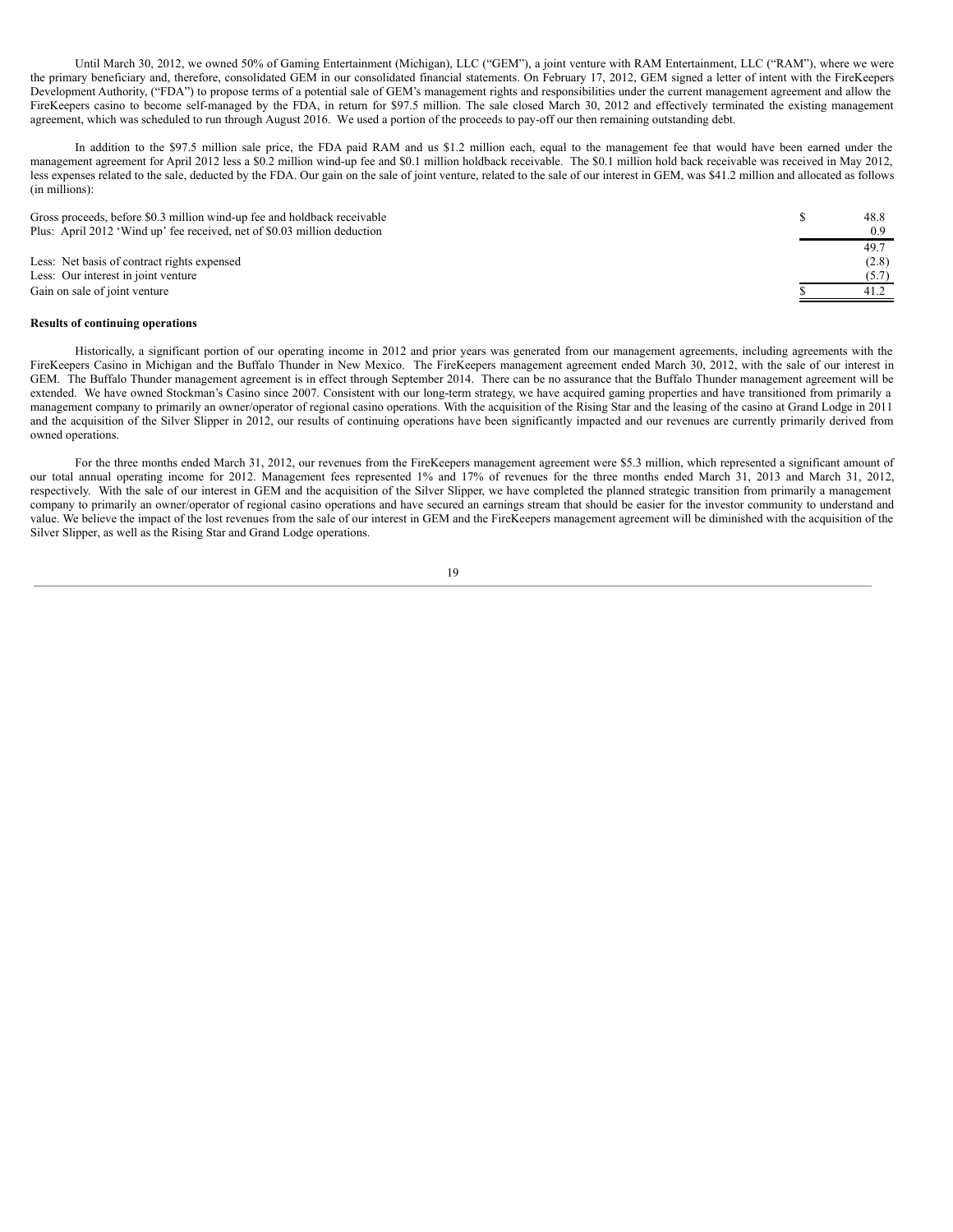#### **Three Months Ended March 31, 2013, Compared to Three Months Ended March 31, 2012**

**Revenues.** For the three months ended March 31, 2013, total revenues increased \$5.8 million (17%) as compared to 2012, primarily due to a \$13.7 million increase in our Gulf Coast segment revenues, related to the purchase of the Silver Slipper on October 1, 2012, offset by a \$5.3 million (92%) decrease and a \$3.0 million (13%) decrease in our development/management and Midwest segment revenues, respectively.

The \$5.3 million decrease in our development/management segment revenues was predominantly attributable to the decrease in FireKeepers management fees, due to the sale of our interest in GEM and the FireKeepers management agreement which closed March 30, 2012. The \$3.0 million decrease in our Midwest segment revenues was primarily due to lower casino revenues at the Rising Star. Rising Star's slot and table game revenues decreased \$2.7 million (12%) and \$.3 million (11%), respectively, due to significant increases in competition.

**Operating costs and expenses.** For the three months ended March 31, 2013, total operating costs and expenses increased \$8.3 million (30%), as compared to 2012, primarily due to the purchase of the Silver Slipper operations with \$12.2 million in operating costs, offset by a \$2.9 million (14%) and \$0.7 million (94%) decrease in our Midwest and development/management segments' operating costs, respectively.

The \$2.9 million decrease in our casino operations Midwest operating expenses, was largely due to the Rising Star's decreased casino, selling, general and administrative and depreciation expenses. Rising Star's casino expenses decreased \$2.1 million (17%) over the prior year period, mainly due to a \$1.2 million (19%) decrease in gaming taxes, a \$0.4 million (15%) decrease in complimentary expense and a \$0.2 million (10%) decrease in casino payroll and related taxes. The reduction in Rising Star's casino payroll was due to declines in volume and lower incentive compensation costs. Rising Star's selling, general and administrative expenses decreased \$0.6 million (12%) over the prior year period, as explained below. Rising Star's depreciation expenses decreased \$0.3 million (32%) over the prior year period, due to fixed assets which became fully depreciated. The \$0.7 million decrease in our development/management segment's operating costs was attributable to the sale of our interest in GEM and the FireKeepers management agreement which closed March 30, 2012.

**Project development and acquisition costs.** For the three months ended March 31, 2013, project development costs decreased \$0.1 million (56%), as compared to 2012, primarily due to Silver Slipper acquisition costs in the prior year period. Project development and acquisition costs are allocated to our development/management operations segment.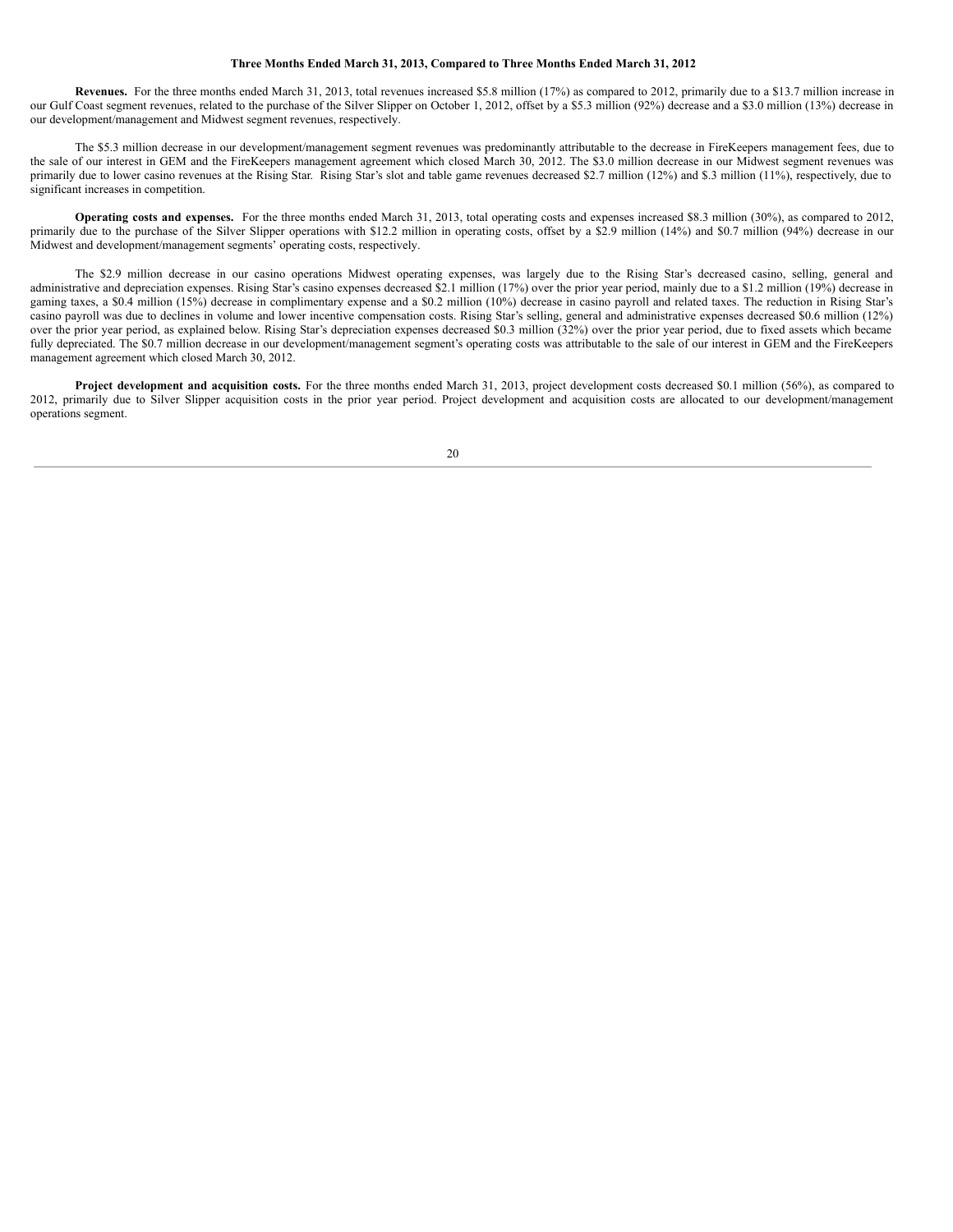**Selling, general and administrative expense.** For the three months ended March 31, 2013, selling, general and administrative expenses increased \$3.7 million (43%) as compared to 2012. Selling, general and administrative expenses were \$4.6 million for the quarter at the Silver Slipper, purchased October 1, 2012. This was offset by a \$0.6 million (12%) decrease in our Midwest segment expenses, as well as a \$0.1 million (5%) decrease in selling, general and administrative expenses for our corporate segment.

The \$0.6 million decrease in our Midwest segment's selling, general and administrative expenses was due to Rising Star's \$0.3 million (12%) lower payroll and other employee related expenses and \$0.3 million (59%) lower maintenance expenses related to the dredging of the boat, which was performed in the prior year and is typically done every two years, depending on the rise and fall of the Ohio River and if there is flooding. The reduction in Rising Star's administrative payroll was due to declines in volume and lower incentive compensation costs. Selling, general and administrative expenses decreased at the corporate level by \$0.1 million primarily due to lower incentive compensation costs.

**Operating gains.** For the three months ended March 31, 2013, operating gains decreased by \$40.8 million as compared to 2012 consisting primarily of the gain on sale of the joint venture, related to the sale of our interest in GEM in the prior year period.

**Other income (expense).** For the three months ended March 31, 2013, other expense decreased by \$0.6 million (23%) as compared to 2012 primarily due to a \$1.7 million loss on extinguishment of debt related to the write-off of the Wells Fargo loan costs in the prior year, offset by a \$1.2 million increase in interest expense related to the First and Second Lien Credit Agreements with Capital One and ABC Funding, LLC, respectively, as discussed in Note 6 to the consolidated financial statements. These other income (expense) items are allocated to our corporate operations segment.

**Income taxes.** For the three months ended March 31, 2013, the estimated effective annual income tax rate applied for the current year is approximately 53%, compared to 38% for the same period in 2012. The higher tax rate in the current year is primarily due to state tax expense, which is typically high as a result of the non-deductibility of gaming taxes in Indiana and represents a much larger percentage of total earnings in 2013 compared to 2012. There is no valuation allowance on the current deferred tax asset of \$2.1 million and the long-term deferred tax asset of \$1.0 million as of March 31, 2013, as we believe the deferred tax assets are fully realizable.

**Noncontrolling interest.** For the three months ended March 31, 2013, the net income attributable to non-controlling interest in consolidated joint venture decreased by \$2.2 million as compared to 2012, as the current year period does not include any interest in GEM and the prior year non-controlling interest only represented the first quarter's 50% interest in GEM. Our interest in GEM was sold on March 30, 2012.

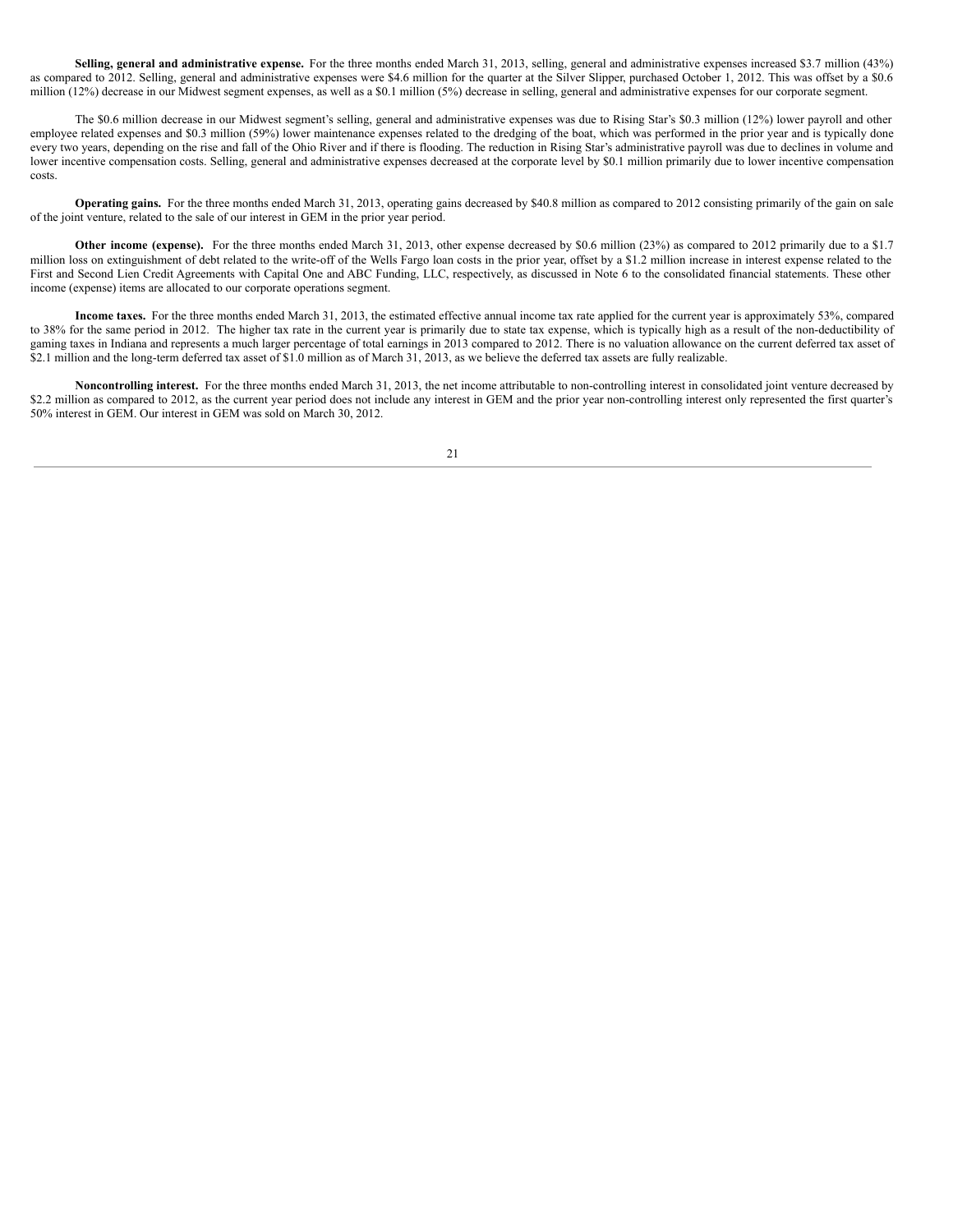#### **Liquidity and capital resources**

#### *Economic conditions and related risks and uncertainties*

The United States and the world has experienced a widespread economic slowdown accompanied by, among other things, weakness in consumer spending including gaming activity and reduced credit and capital financing availability, all of which have far-reaching effects on economic conditions in the country for an indeterminate period. Our operations are currently concentrated in Indiana, Northern Nevada, New Mexico and the Gulf Coast. Accordingly, future operations could be affected by adverse economic conditions and increased competition particularly in those areas and their key feeder markets in neighboring states. The effects and duration of these conditions and related risks and uncertainties on our future operations and cash flows, including our access to capital or credit financing, cannot be estimated at this time, but may be significant.

The Silver Slipper, Rising Star, Grand Lodge, and Stockman's operations, along with the Buffalo Thunder management agreement, are currently our primary sources of recurring income and significant positive cash flow. There can be no assurance that the Buffalo Thunder management agreement ending in September 2014, will be extended beyond its term.

On a consolidated basis, cash provided by operations in the first quarter of 2013 decreased \$2.8 million over the prior year period primarily due to lower net income and the absence of FireKeepers management fees in the current quarter, due to our sale of our interest in GEM in March 2012, offset by lower income tax payments. Cash provided by investing activities decreased \$46.4 million from the prior year period primarily due to the \$48.7 million of proceeds from the sale of our interest in GEM in the prior year, offset by the \$2.5 million Silver Slipper deposit in the prior year. Cash used in financing activities decreased \$29.5 million primarily due to the \$26.9 million repayment of long term debt and the interest rate swap liability ("Swap") related to the Wells Fargo Credit Agreement, in the prior year's first quarter.

As of March 31, 2013, we had approximately \$24.6 million in cash. Management estimates that approximately \$15.0 million of cash is required for day to day operations.

Our future cash requirements include selling, general and administrative expenses, project development costs, capital expenditures, taxes and possibly funding any negative cash flow of our casino operations, as well as potential acquisitions.

In October 2011, the Rising Sun/Ohio County First, Inc. (RSOCF) and the Rising Sun Regional Foundation, Inc. teamed up to develop a new 104-room hotel on land adjacent to our property. On June 13, 2012, the City of Rising Sun Advisory Plan Commission ("Plan Commission") provided a favorable recommendation to the City Council of Rising Sun, Indiana, regarding a revised amendment to the plan of development, which was adopted by the City Council on July 5, 2012. Construction commenced in December 2012, and the hotel is expected to open in late 2013. We believe that the added hotel room inventory in proximity to the casino facility will favorably impact revenues and visitor counts.

Subject to the effects of the economic uncertainties discussed above, we believe that adequate financial resources will be available to execute our current growth plan from a combination of operating cash flows and external debt and equity financing. However, continued downward pressure on cash flow from operations due to, among other reasons, the adverse effects on gaming activity of the current economic environment, increased competition and a generally tight credit environment, increases the uncertainty with respect to our development and growth plans.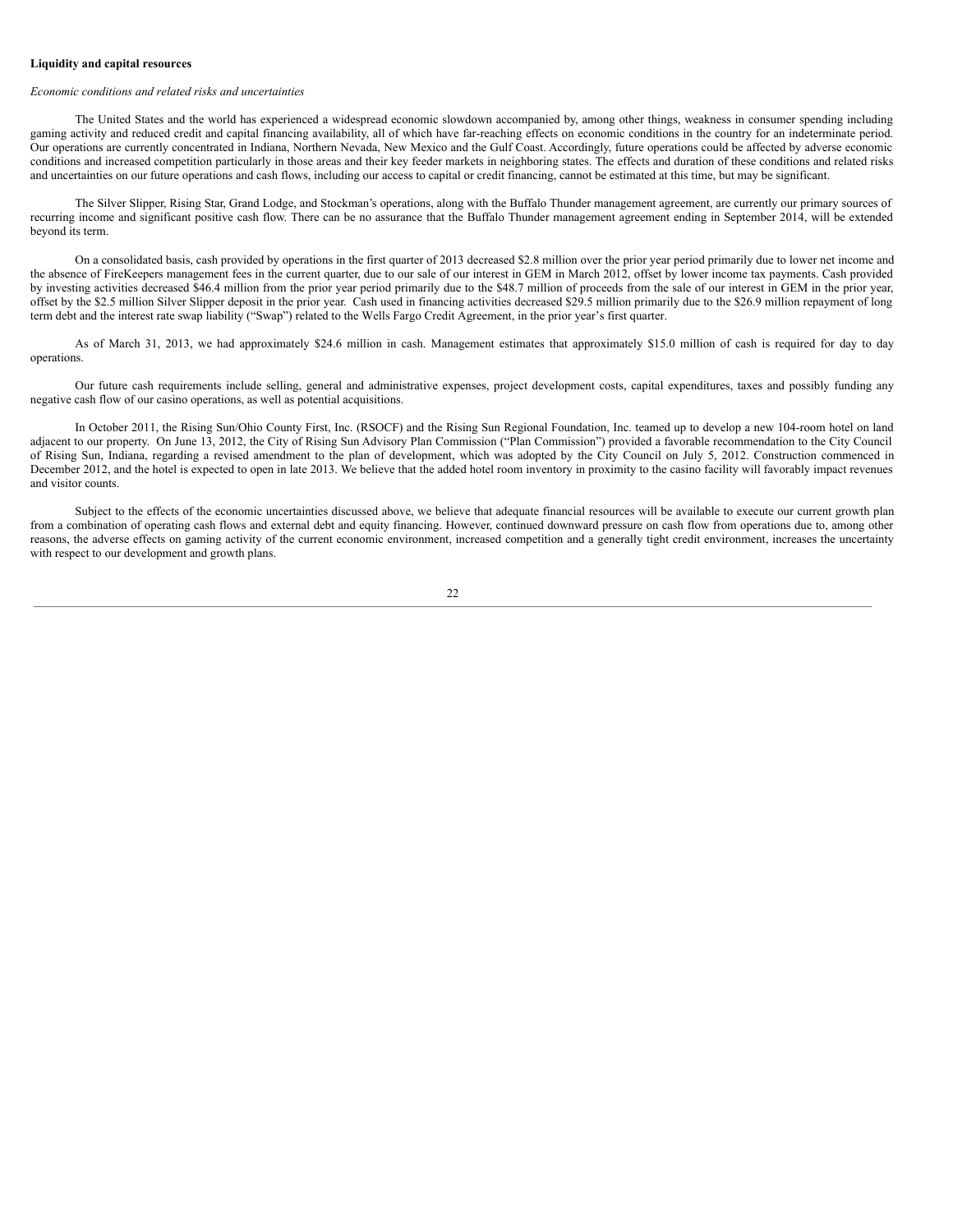#### *Banking Relationships*

On March 30, 2012, we paid off the then remaining \$25.3 million debt and extinguished the Wells Fargo Credit Agreement, which consisted of \$24.8 million of our existing long term debt and \$0.5 million due on the Swap, from proceeds from the sale of our interest in GEM and the FireKeepers management agreement.

On October 1, 2012, we closed on the acquisition of all of the equity membership interests in Silver Slipper Casino Venture LLC d/b/a Silver Slipper Casino located in Bay St. Louis, Mississippi. The purchase price of approximately \$69.3 million, exclusive of cash and working capital in the amount \$6.7 million and \$2.9 million, respectively, was funded by the First Lien Credit Agreement and the Second Lien Credit Agreement. The \$5.0 million revolving loan under the First Lien Credit Agreement remains undrawn and available. The First and Second Lien Credit Agreements are secured by substantially all of our assets and therefore, our wholly-owned subsidiaries guarantee our obligation under the agreements. The Second Lien Credit Agreement is subject to the lien of the First Lien Credit agreement.

We have elected to pay interest on the First Lien Credit Agreement based on a LIBOR rate plus a margin rate as set forth in the agreement. LIBOR rate means a rate per annum equal to the quotient of (a) the greater of (1) 1.00% and (2) the rate per annum referenced to as the BBA (British Bankers Association) LIBOR divided by (b) one minus the reserve requirement set forth in the First Lien Credit Agreement for such loan in effect from time to time. We will pay interest on the Second Lien Credit Agreement at the rate of 13.25% per annum. The First and Second Lien Credit Agreements contain customary negative covenants and events of default for transactions of this type.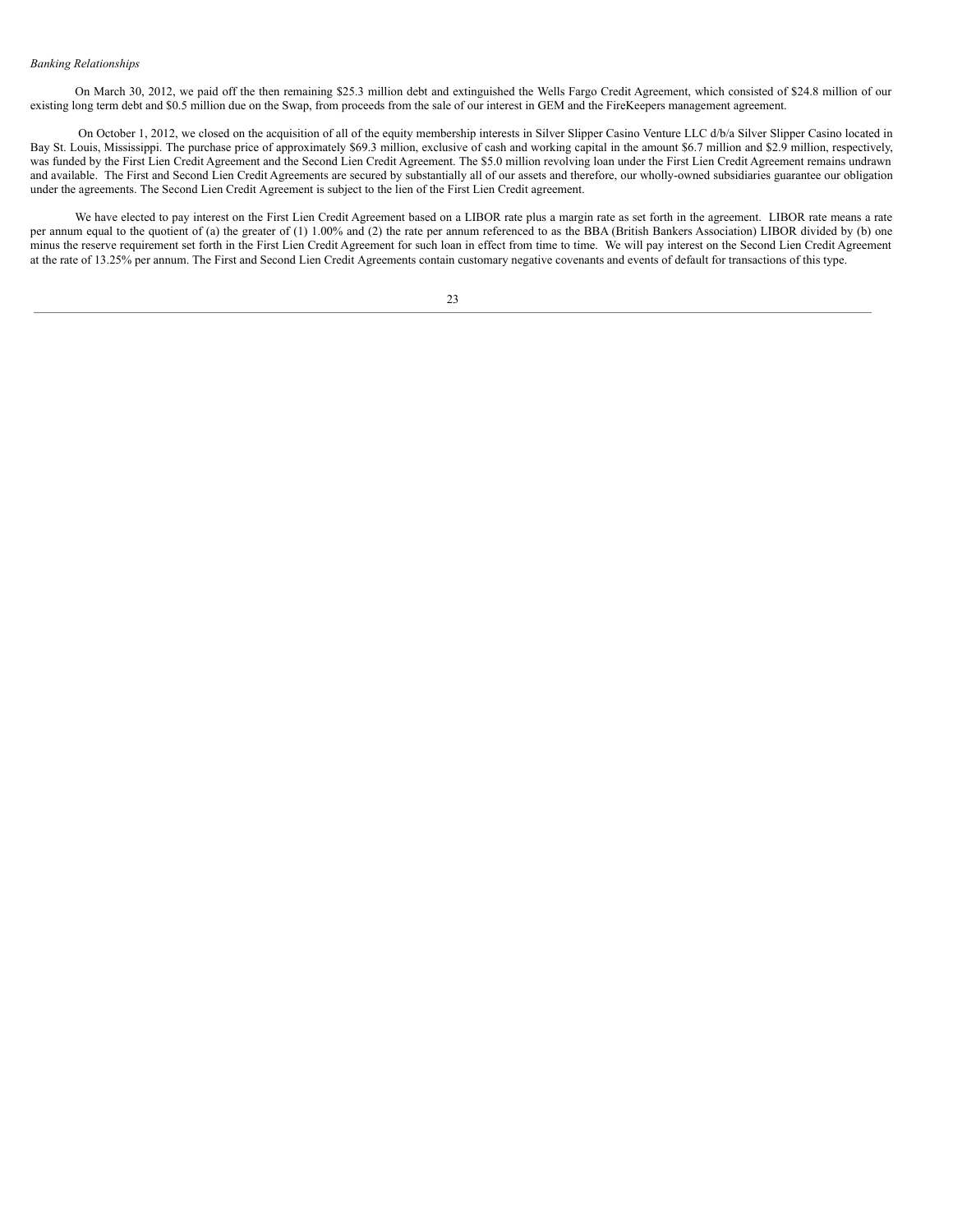As of December 31, 2012, we elected, at our discretion, to prepay the \$1.3 million principal payment due April 1, 2013 on the First Lien Credit Agreement, in order to reduce interest costs. The next scheduled principal payment is due July 1, 2013. We are required to make prepayments under the First Lien Credit Agreement, under certain conditions defined in the agreement, in addition to the scheduled principal installments for any fiscal year ending December 31, 2012 and thereafter. Prepayment penalties will be assessed in the event that prepayments are made on the Second Lien Credit Agreement prior to the discharge of the First Lien Credit Agreement.

In September 2012, we opened noninterest bearing accounts with Capital One Bank (USA), N.A. As of March 31, 2013, we had \$9.1 million in these noninterest bearing accounts. Bankrate.com's Safe & Sound® service rated Capital One Bank (USA), N.A. in Virginia a "4 Star" as of December 31, 2012, which is defined as a "sound" ranking of relative financial strength and stability. As of March 31, 2013, we held \$4.9 million in a noninterest bearing account with Nevada State Bank, a subsidiary of Zion's Bancorporation.

In November 2010, the Federal Deposit Insurance Corporation ("FDIC") issued a Final Rule implementing section 343 of the Dodd-Frank Wall Street Reform and Consumer Protection Act ("Dodd-Frank Act") that provided for unlimited insurance coverage of noninterest-bearing transaction accounts. From December 31, 2010, through December 31, 2012, all noninterest-bearing transaction accounts were fully insured, regardless of the balance of the account, at all FDIC-insured institutions. As scheduled, the unlimited insurance coverage for noninterest-bearing transaction accounts provided under the Dodd-Frank Act expired on December 31, 2012. Deposits held in noninterestbearing transaction accounts are now aggregated with any interest-bearing deposits the owner may hold in the same ownership category, and the combined total insured up to at least \$250,000.

#### *Other projects*

Additional projects are considered based on their forecasted profitability, development period, regulatory and political environment and the ability to secure the funding necessary to complete the development or acquisition, among other considerations. No assurance can be given that any additional projects will be pursued or completed or that any completed projects will be successful.

We continue to actively investigate, individually and with partners, new business opportunities. Management believes we will have sufficient cash and financing available to fund acquisitions and development opportunities in the future.

## **Off-balance sheet arrangements**

We have no off-balance sheet arrangements that have, or are reasonably likely to have, a current or future effect on our financial condition, changes in financial condition, revenues or expenses, results of operations, liquidity, capital expenditures or capital resources that is material to investors.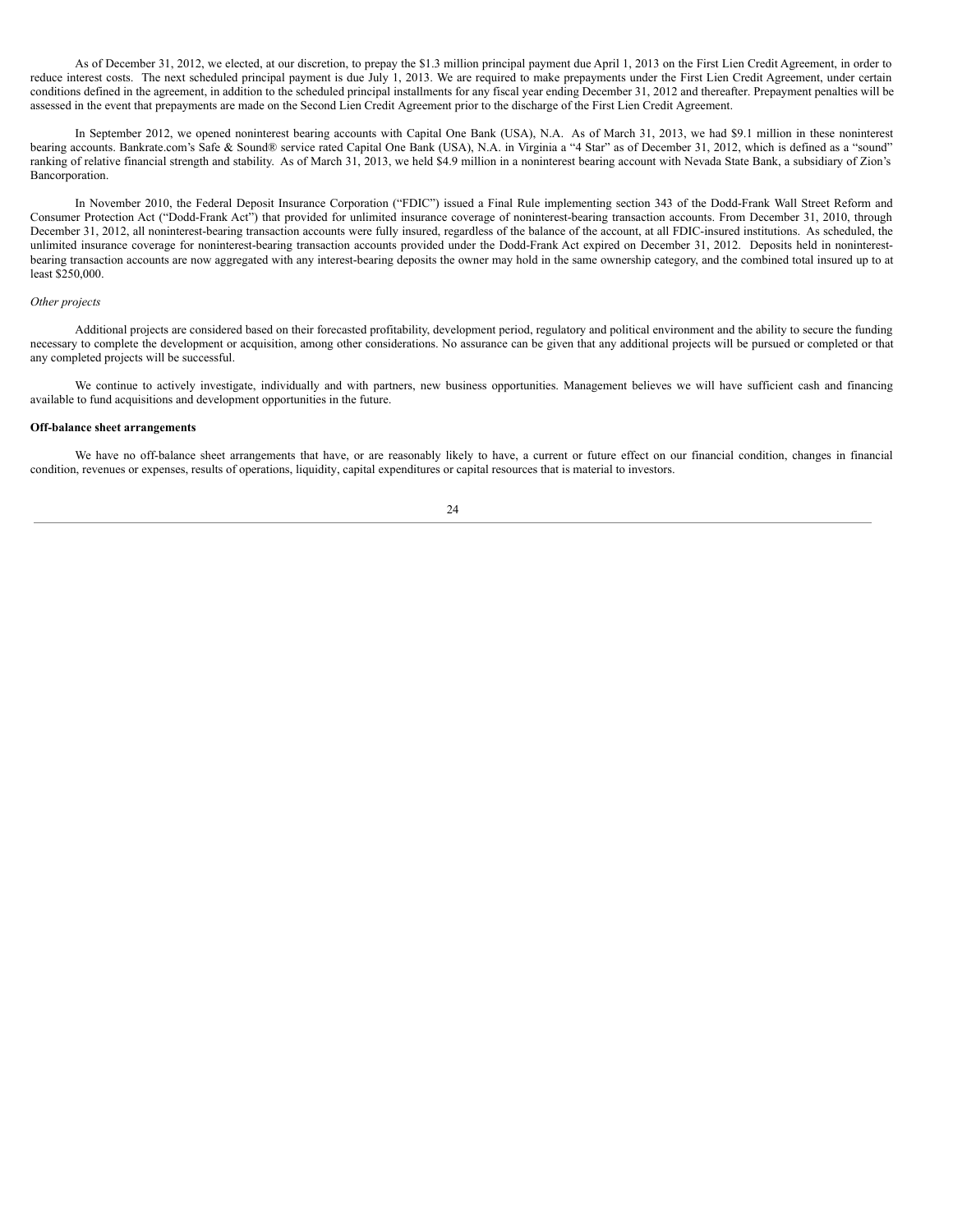#### **Seasonality**

We believe that our casino operations and management contracts and our estimates of completion for projects in development are affected by seasonal factors, including holidays, adverse weather and travel conditions. Accordingly, our results of operations may fluctuate from year to year and the results for any year may not be indicative of results for future years.

## **Regulation and taxes**

We, and our casino projects, are subject to extensive regulation by state and tribal gaming authorities. We will also be subject to regulation, which may or may not be similar to current state regulations, by the appropriate authorities in any jurisdiction where we may conduct gaming activities in the future. Changes in applicable laws or regulations could have an adverse effect on us.

The gaming industry represents a significant source of tax revenues to state governments. From time to time, various federal or state legislators and officials have proposed changes in tax law, or in the administration of such law, affecting the gaming industry. It is not possible to determine the likelihood of possible changes in tax law or in the administration of such law. Such changes, if adopted, could have a material adverse effect on our future financial position, results of operations and cash flows.

## **Critical accounting estimates and policies**

We describe our critical accounting estimates and policies in Note 2, Summary of Significant Accounting Policies, of the Notes to Consolidated Financial Statements included in our Form 10-K for the year ended December 31, 2012. We also discuss our critical accounting estimates and policies in Item 7, Management's Discussion and Analysis of Financial Condition and Results of Operations, in our Form 10-K for the year ended December 31, 2012. There has been no significant change in our critical accounting estimates or policies since the end of 2012.

#### **Safe harbor provision**

This Quarterly Report on Form 10-Q contains forward-looking statements within the meaning of Section 21E of the Securities Exchange Act of 1934, as amended, relating to our financial condition, profitability, liquidity, resources, business outlook, market forces, corporate strategies, contractual commitments, legal matters, capital requirements and other matters. The Private Securities Litigation Reform Act of 1995 provides a safe harbor for forward-looking statements. We note that many factors could cause our actual results and experience to change significantly from the anticipated results or expectations expressed in our forward-looking statements. When words and expressions such as: "believes," "expects," "anticipates," "estimates," "plans," "intends," "objectives," "goals," "aims," "projects," "forecasts," "possible," "seeks," "may," "could," "should," "might," "likely," "enable," or similar words or expressions are used in this Form 10-Q, as well as statements containing phrases such as "in our view," "there can be no assurance," "although no assurance can be given," or "there is no way to anticipate with certainty," forward-looking statements are being made.

Various risks and uncertainties may affect the operation, performance, development and results of our business and could cause future outcomes to change significantly from those set forth in our forward-looking statements, including the following risks:

- our growth strategies:
- our development and potential acquisition of new facilities;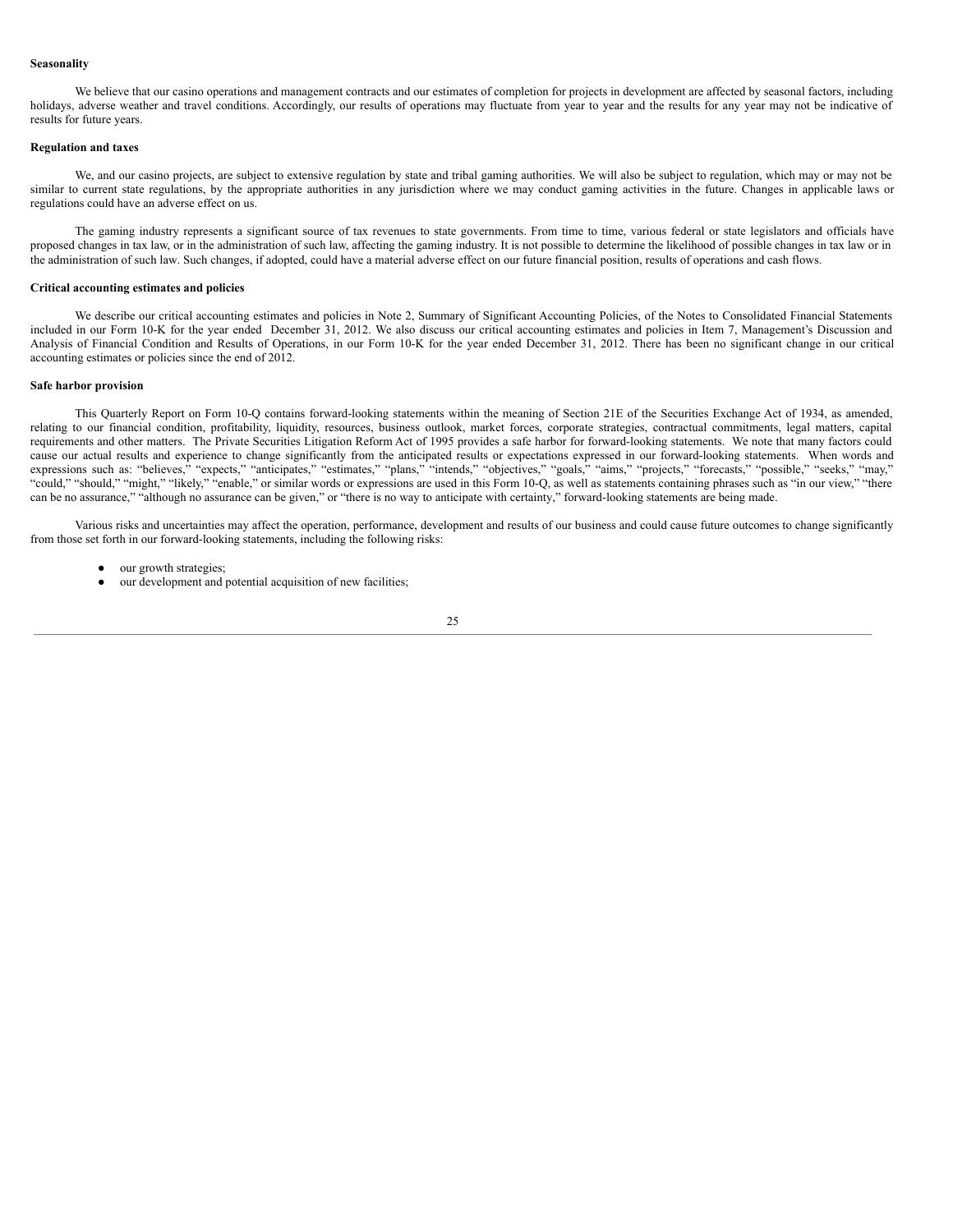- successful integration of acquisitions;
- risks related to development and construction activities; including weather, labor, supply and other unforeseen interruptions, including development of hotel or other amenities in conjunction with the Silver Slipper Casino and Rising Star Casino Resort;
- anticipated trends in the gaming industries;
- patron demographics;
- general market and economic conditions, including but not limited to, the effects of local and national economic, housing and energy conditions on the economy in general and on the gaming and lodging industries in particular;
- access to capital and credit, including our ability to finance future business requirements;
- our dependence on key personnel;
- the availability of adequate levels of insurance;
- changes in federal, state, and local laws and regulations, including environmental and gaming license or legislation and regulations;
- ability to obtain and maintain gaming and other governmental licenses;
- regulatory approvals;
- impact of weather;
- competitive environment, including increased competition in our target market areas;
- increases in the effective rate of taxation at any of our properties or at the corporate level; and
- risks, uncertainties and other factors described from time to time in this and our other SEC filings and reports.

We undertake no obligation to publicly update or revise any forward-looking statements as a result of future developments, events or conditions. New risks emerge from time to time and it is not possible for us to predict all such risk factors, nor can we assess the impact of all such risk factors on our business or the extent to which any factor, or combination of factors, may cause actual results to differ significantly from those forecasted in any forward-looking statements.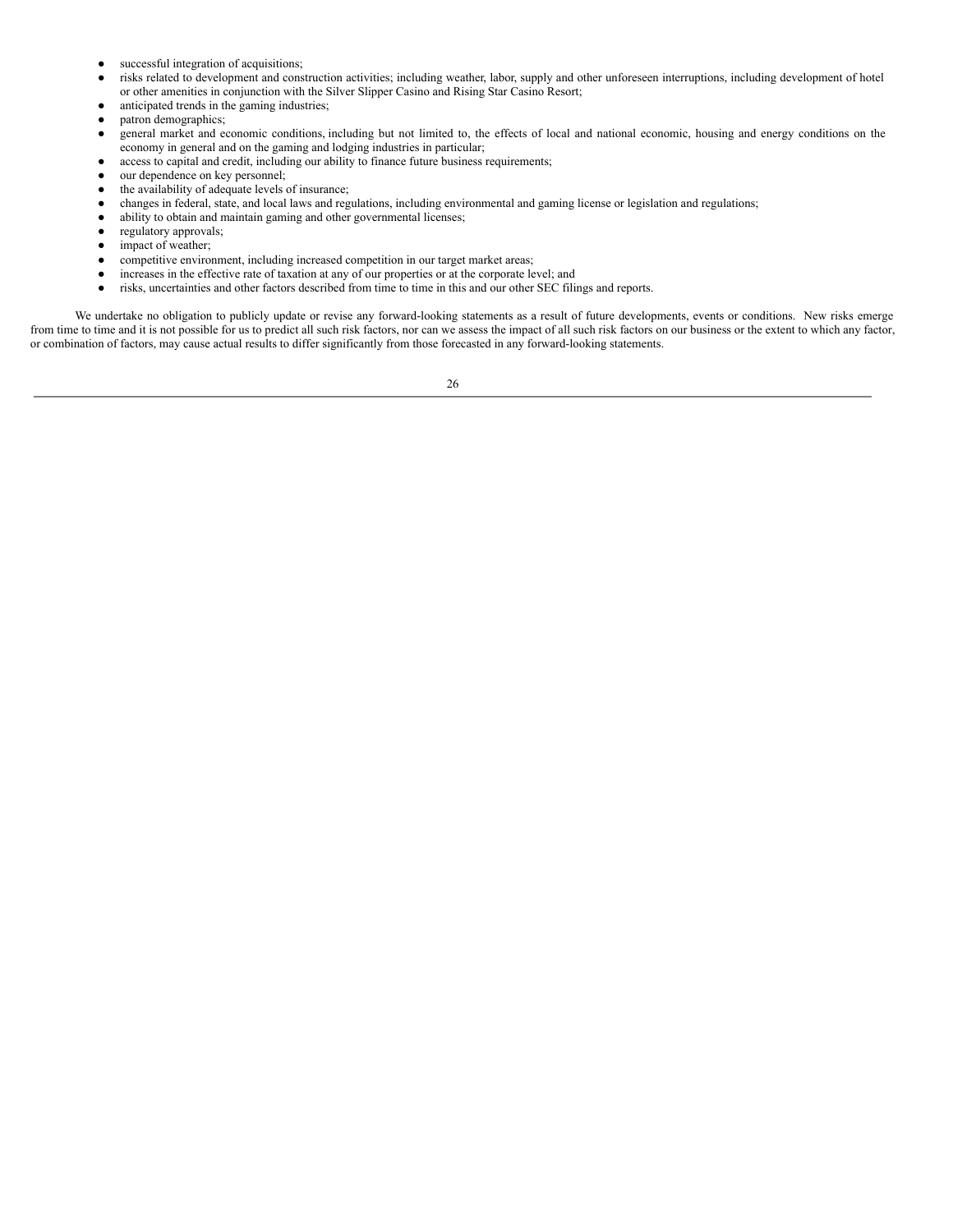#### **Item 4. Controls and Procedures**

**Evaluation of Disclosure Controls and Procedures** — As of March 31, 2013, we completed an evaluation, under the supervision and with the participation of our management, including our Chief Executive Officer and Chief Financial Officer, of the effectiveness of the design and operation of our disclosure controls and procedures (as defined in the Securities Exchange Act of 1934 Rule 13a-15(e) and 15d-15(e)). Based upon that evaluation, the Chief Executive Officer and Chief Financial Officer concluded that our disclosure controls and procedures are effective at a reasonable assurance level in timely alerting them to material information relating to us, which is required to be included in our periodic Securities and Exchange Commission filings.

**Changes in Internal Control Over Financial Reporting**— On October 1, 2012, we acquired the Silver Slipper. Management is currently continuing its assessment of the effectiveness of the newly acquired property's internal controls. We have a period of one year from the respective acquisition date to complete our assessment of effectiveness of the internal controls of newly acquired operations and to take the required actions to ensure that adequate internal controls and procedures are in place.

Upon completion of our assessment of the effectiveness of the internal controls, as well as implementation of certain controls and procedures, we will provide a conclusion in our quarterly report on Form 10-Q for the fiscal quarter ending September 30, 2013 about whether or not our internal control over financial reporting related to the respective acquisitions was effective as of the corresponding reporting period, based on the criteria in the *Internal Control-Integrated Framework* issued by the Committee of Sponsoring Organizations of the Treadway Commission.

There have been no other changes in our internal controls over financial reporting that occurred during the last fiscal quarter that materially affected, or are reasonably likely to materially affect, our internal controls over financial reporting.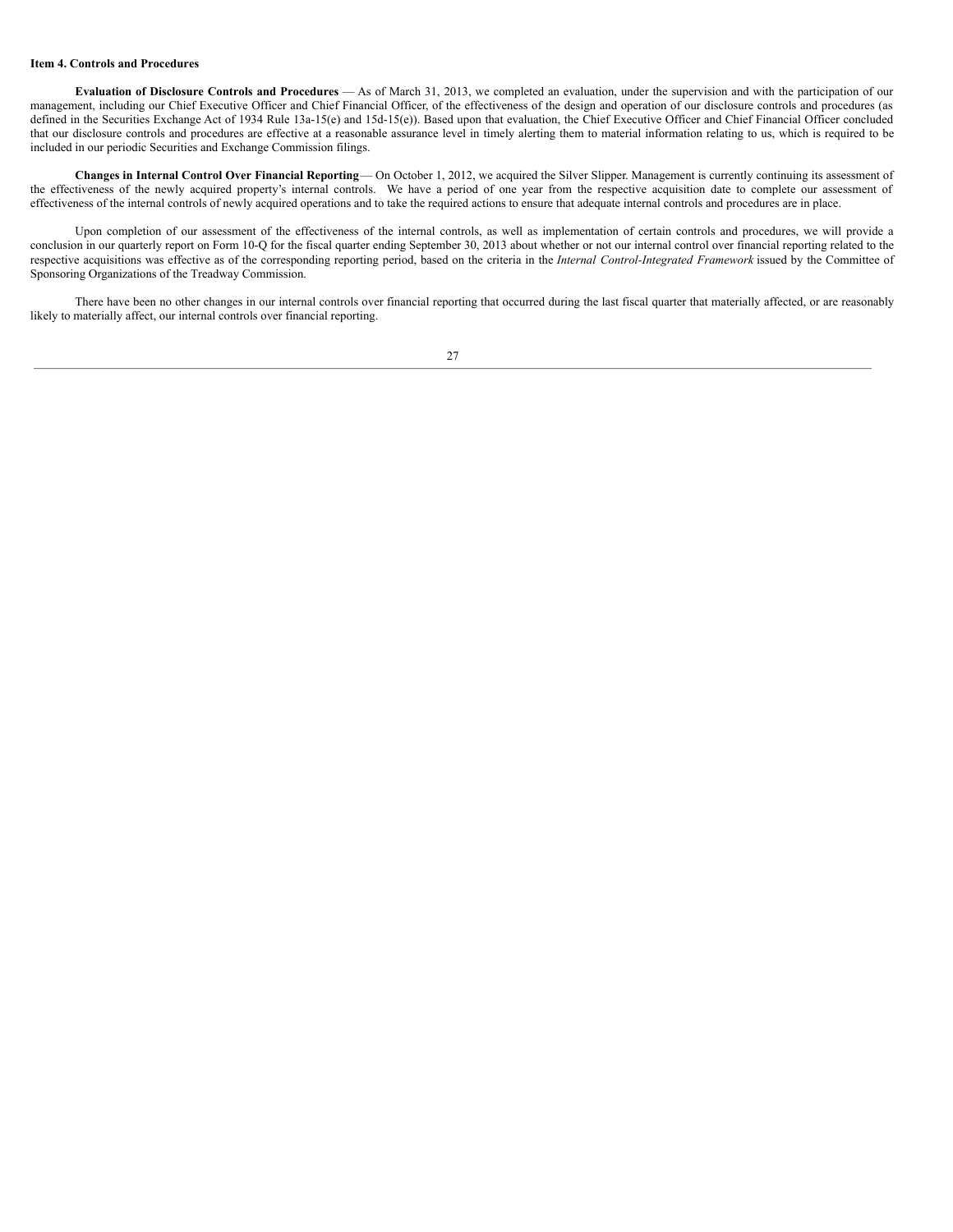## **Item 5. Other Information.**

The 2013 annual meeting of the stockholders of Full House Resorts, Inc. (the "Company") was held on May 2, 2013. Items of business set forth in the Company's proxy statement filed with the Securities and Exchange Commission on March 29, 2013 that were voted on and approved are as follows:

(1) Election of Directors:

|                   | Votes     |          |                        |  |  |  |  |  |
|-------------------|-----------|----------|------------------------|--|--|--|--|--|
| Nominee           | For       | Withheld | <b>Broker Non-Vote</b> |  |  |  |  |  |
| Kenneth R. Adams  | 6,965,756 | 499,465  | 7,036,702              |  |  |  |  |  |
| Carl G. Braunlich | 6,944,513 | 520,708  | 7,036,702              |  |  |  |  |  |
| Kathleen Marshall | 6,944,230 | 520,991  | 7,036,702              |  |  |  |  |  |
| Lee A. Iacocca    | 6,960,865 | 504,356  | 7,036,702              |  |  |  |  |  |
| Andre M. Hilliou  | 6,954,830 | 510,391  | 7,036,702              |  |  |  |  |  |
| Mark J. Miller    | 6,952,571 | 512,650  | 7,036,702              |  |  |  |  |  |

(2) Ratification of Piercy Bowler Taylor & Kern, as the Company's independent registered public accounting firm for 2013:

| For        | Against                                                                                                   | Abstain   |         | <b>Broker Non-Vote</b> |  |  |
|------------|-----------------------------------------------------------------------------------------------------------|-----------|---------|------------------------|--|--|
| 14,352,960 | 81,641                                                                                                    |           | 67,322  |                        |  |  |
|            | (3) Advisory vote to approve named executive officers compensation:                                       |           |         |                        |  |  |
| For        | Against                                                                                                   | Abstain   |         | <b>Broker Non-Vote</b> |  |  |
| 5,629,667  | 1,816,415                                                                                                 |           | 19,139  | 7,036,702              |  |  |
|            | (4) Advisory vote on the frequency of the advisory vote to approve named executive officers compensation: |           |         |                        |  |  |
| 1 Year     | 2 Years                                                                                                   | 3 Years   | Abstain | <b>Broker Non-Vote</b> |  |  |
| 5,462,514  | 22,543                                                                                                    | 1,932,539 | 47,625  | 7,036,702              |  |  |

Following consideration of the stockholder vote on the frequency proposal, the Company's Board of Directors has determined to hold an advisory vote on executive compensation every year.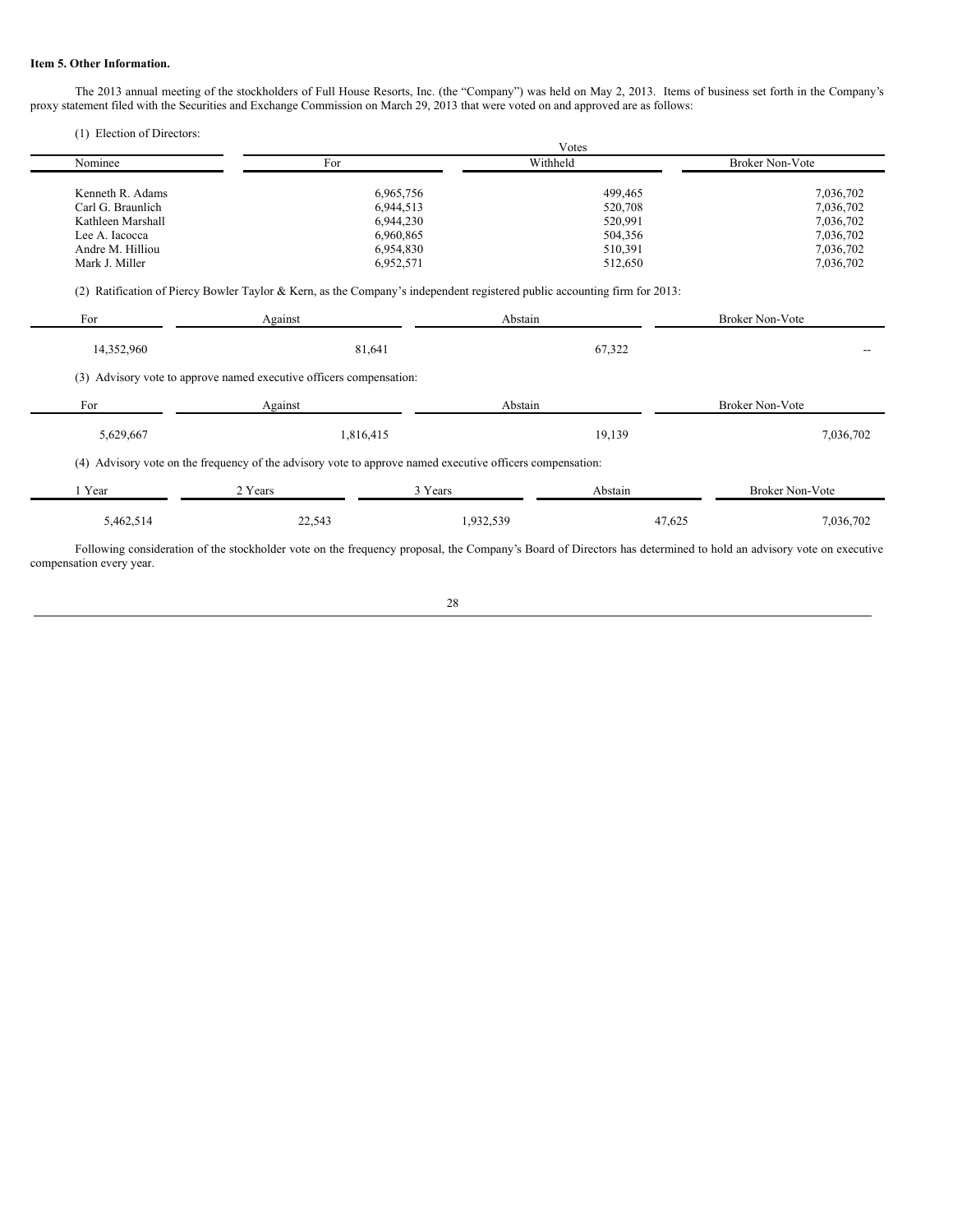## **PART II - OTHER INFORMATION**

## **Item 6. Exhibits**

| 10.1    | First Amendment to Casino Operations Lease dated April 8, 2013 by and between Hyatt Equities, L.L.C. and Gaming Entertainment<br>(Nevada) LLC. (Incorporated by reference to Exhibit 10.1 to Full House's Current Report on Form 8-k as filed with the SEC on April 11,<br>2013) |
|---------|----------------------------------------------------------------------------------------------------------------------------------------------------------------------------------------------------------------------------------------------------------------------------------|
| 31.1    | Certification of principal executive officer pursuant to 18 U.S.C. section 1350, as adopted pursuant to Section 302 of the Sarbanes-Oxley<br>Act of 2002                                                                                                                         |
| 31.2    | Certification of principal financial officer pursuant to 18 U.S.C. section 1350, as adopted pursuant to Section 302 of the Sarbanes-Oxley Act<br>of 2002                                                                                                                         |
| 32.1    | Certification of principal executive officer pursuant to 18 U.S.C. section 1350, as adopted pursuant to Section 906 of the Sarbanes-Oxley<br>Act of 2002                                                                                                                         |
| 32.2    | Certification of principal financial officer pursuant to 18 U.S.C. section 1350, as adopted pursuant to Section 906 of the Sarbanes-Oxley Act<br>of 2002                                                                                                                         |
| 101.INS | XBRL Instance*                                                                                                                                                                                                                                                                   |
| 101.SCH | XBRL Taxonomy Extension Schema*                                                                                                                                                                                                                                                  |
| 101.CAL | XBRL Taxonomy Extension Calculation*                                                                                                                                                                                                                                             |
| 101.DEF | XBRL Taxonomy Extension Definition*                                                                                                                                                                                                                                              |
| 101.LAB | XBRL Taxonomy Extension Labels*                                                                                                                                                                                                                                                  |
| 101.PRE | XBRL Taxonomy Extension Presentation*                                                                                                                                                                                                                                            |

\* XBRL information is furnished and not filed or a part of a registration statement or prospectus for purposes of sections 11 or 12 of the Securities Act of 1933, as amended, is deemed not filed for purposes of section 18 of the Securities Exchange Act of 1934, as amended, and otherwise is not subject to liability under these sections.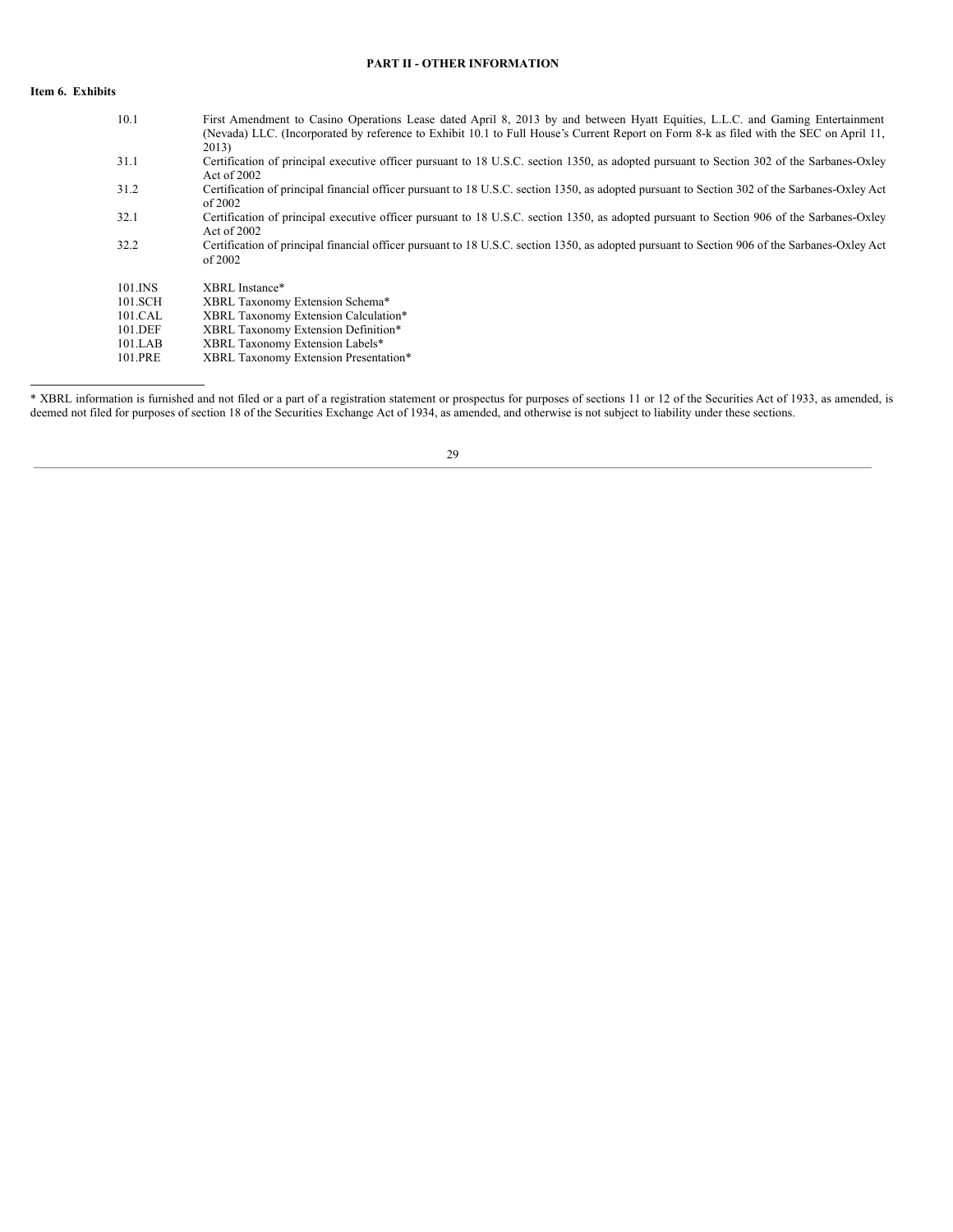## **SIGNATURES**

Pursuant to the requirements of the Securities Exchange Act of 1934, as amended, the Company has duly caused this report to be signed on its behalf by the undersigned, thereunto duly authorized.

## **FULL HOUSE RESORTS, INC.**

Date: May 8, 2013

By: /s/ DEBORAH J. PIERCE

Deborah J. Pierce Chief Financial Officer (on behalf of the Registrant and as principal financial officer)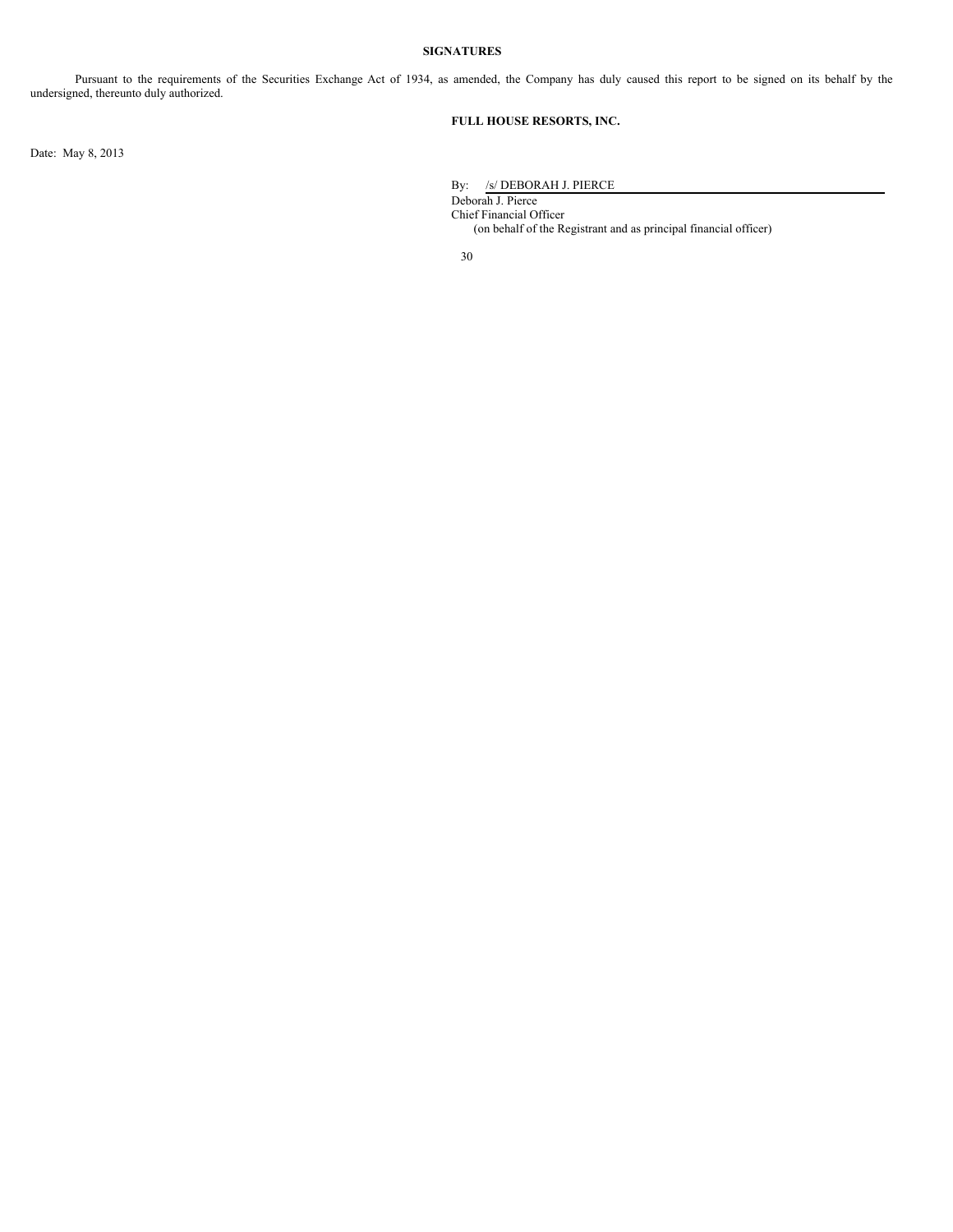## **CERTIFICATION**

I, Andre M. Hilliou, certify that:

- 1. I have reviewed this Quarterly Report on Form 10-Q of Full House Resorts, Inc.;
- 2. Based on my knowledge, this report does not contain any untrue statement of a material fact or omit to state a material fact necessary to make the statements made, in light of the circumstances under which such statements were made, not misleading with respect to the period covered by this report;
- 3. Based on my knowledge, the financial statements, and other financial information included in this report, fairly present in all material respects the financial condition, results of operations and cash flows of the small business issuer as of, and for, the periods presented in this report;
- 4. The small business issuer's other certifying officer(s) and I are responsible for establishing and maintaining disclosure controls and procedures (as defined in Exchange Act Rules 13a-15(e) and 15d-15(e)) and internal control over financial reporting (as defined in Exchange Act Rules 13a-15(f)) for the small business issuer and have:
	- a) Designed such disclosure controls and procedures, or caused such disclosure controls and procedures to be designed under our supervision, to ensure that material information relating to the small business issuer, including its consolidated subsidiaries, is made known to us by others within those entities, particularly during the period in which this report is being prepared;
	- b) Designed such internal control over financial reporting, or caused such internal control over financial reporting to be designed under our supervision, to provide reasonable assurance regarding the reliability of financial reporting and the preparation of financial statements for external purposes in accordance with generally accepted accounting principles;
	- c) Evaluated the effectiveness of the small business issuer's disclosure controls and procedures and presented in this report our conclusions about the effectiveness of the disclosure controls and procedures, as of the end of the period covered by this report based on such evaluation; and
	- d) Disclosed in this report any change in the small business issuer's internal control over financial reporting that occurred during the small business issuer's most recent quarter (the small business issuer's fourth quarter in the case of an annual report) that has materially affected, or is reasonably likely to materially affect the small business issuer's internal control over financial reporting; and
- 5. The small business issuer's other certifying officer(s) and I have disclosed, based on our most recent evaluation of internal control over financial reporting, to the small business issuer's auditors and the audit committee of the small business issuer's board of directors (or persons performing the equivalent function):
	- a) All significant deficiencies and material weaknesses in the design or operation of internal controls over financial reporting which are reasonably likely to adversely affect the small business issuer's ability to record, process, summarize and report financial information; and
	- b) Any fraud, whether or not material, that involves management of other employees who have a significant role in the small business issuer's internal controls over financial reporting.

Dated: May 8, 2013 By: /s/ ANDRE M. HILLIOU

Andre M. Hilliou Chief Executive Officer and Chairman of the Board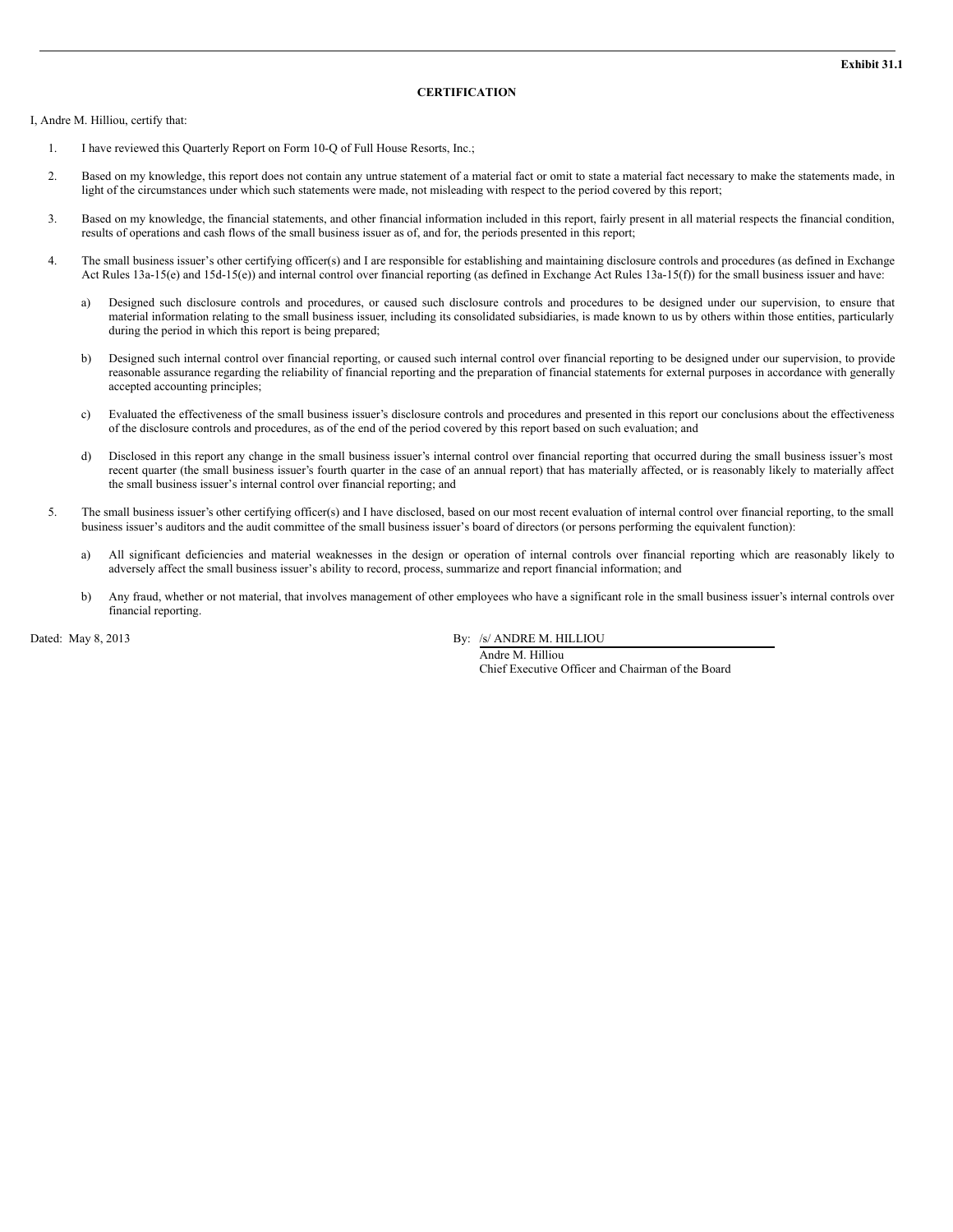## **CERTIFICATION**

I, Deborah J. Pierce, certify that:

- 1. I have reviewed this Quarterly Report on Form 10-Q of Full House Resorts, Inc.;
- 2. Based on my knowledge, this report does not contain any untrue statement of a material fact or omit to state a material fact necessary to make the statements made, in light of the circumstances under which such statements were made, not misleading with respect to the period covered by this report;
- 3. Based on my knowledge, the financial statements, and other financial information included in this report, fairly present in all material respects the financial condition, results of operations and cash flows of the small business issuer as of, and for, the periods presented in this report;
- 4. The small business issuer's other certifying officer(s) and I are responsible for establishing and maintaining disclosure controls and procedures (as defined in Exchange Act Rules 13a-15(e) and 15d-15(e)) and internal control over financial reporting (as defined in Exchange Act Rules 13a-15(f)) and internal control over financial reporting (as defined in Exchange Act Rules 13a-15(f)) for the small business issuer and have:
	- a) Designed such disclosure controls and procedures, or caused such disclosure controls and procedures to be designed under our supervision, to ensure that material information relating to the small business issuer, including its consolidated subsidiaries, is made known to us by others within those entities, particularly during the period in which this report is being prepared;
	- b) Designed such internal control over financial reporting, or caused such internal control over financial reporting to be designed under our supervision, to provide reasonable assurance regarding the reliability of financial reporting and the preparation of financial statements for external purposes in accordance with generally accepted accounting principles;
	- c) Evaluated the effectiveness of the small business issuer's disclosure controls and procedures and presented in this report our conclusions about the effectiveness of the disclosure controls and procedures, as of the end of the period covered by this report based on such evaluation; and
	- d) Disclosed in this report any change in the small business issuer's internal control over financial reporting that occurred during the small business issuer's most recent quarter (the small business issuer's fourth quarter in the case of an annual report) that has materially affected, or is reasonably likely to materially affect the small business issuer's internal control over financial reporting; and
- 5. The small business issuer's other certifying officer(s) and I have disclosed, based on our most recent evaluation of internal control over financial reporting, to the small business issuer's auditors and the audit committee of the small business issuer's board of directors (or persons performing the equivalent function):
	- a) All significant deficiencies and material weaknesses in the design or operation of internal controls over financial reporting which are reasonably likely to adversely affect the small business issuer's ability to record, process, summarize and report financial information; and
	- b) Any fraud, whether or not material, that involves management of other employees who have a significant role in the small business issuer's internal controls over financial reporting.

Dated: May 8, 2013 By: /s/ DEBORAH J. PIERCE

Deborah J. Pierce Chief Financial Officer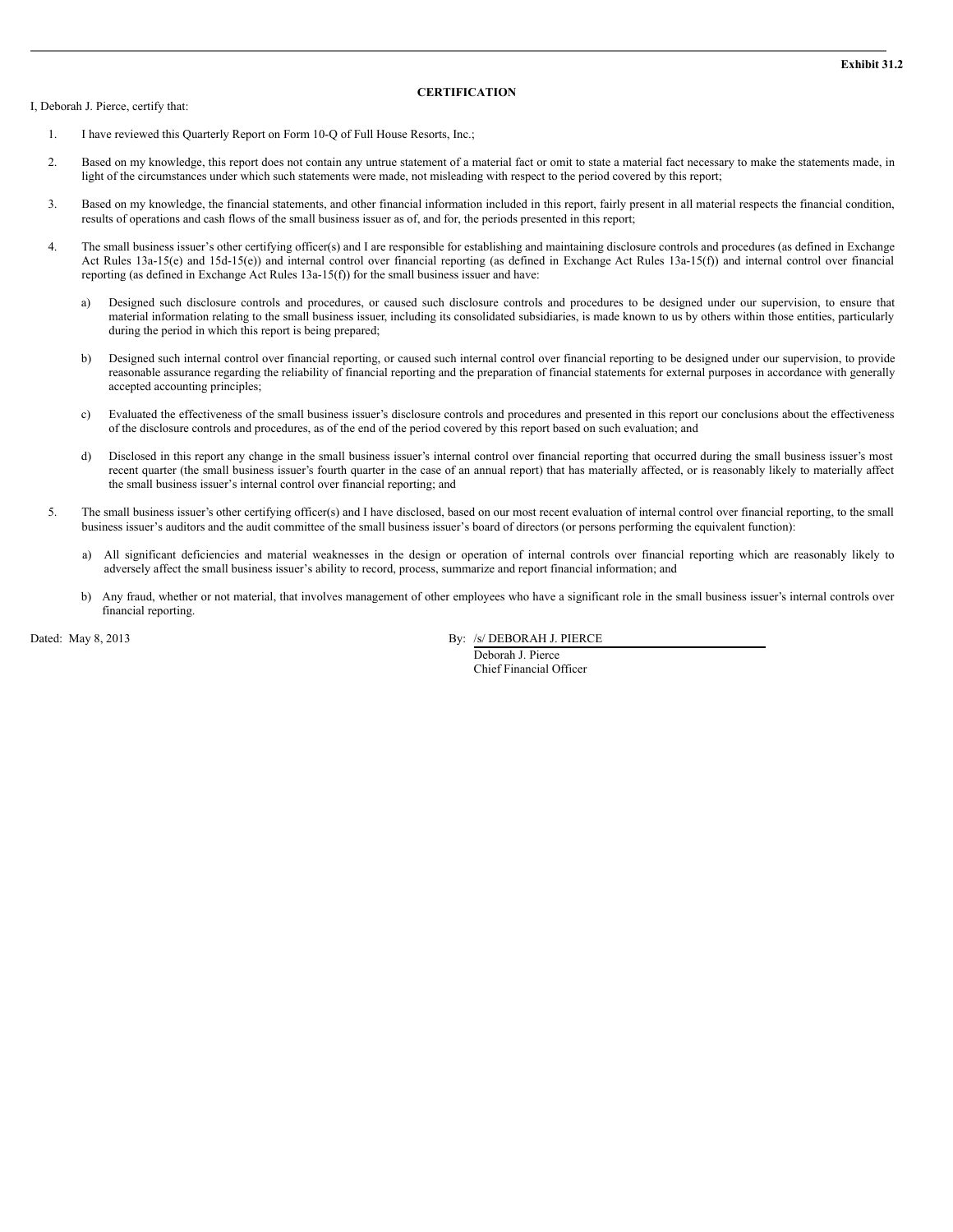## **CERTIFICATION OF PRINCIPAL EXECUTIVE OFFICER PURSUANT TO 18 U.S.C. SECTION 1350**

In connection with the Quarterly Report on Form 10-Q of Full House Resorts, Inc. for the quarter ended March 31, 2013 as filed with the Securities and Exchange Commission (the "Report'), I, Andre M. Hilliou, Chief Executive Officer and Chairman of the Board of Full House Resorts, Inc., hereby certify pursuant to 18 U.S.C. Section 1350, as adopted pursuant to Section 906 of the Sarbanes-Oxley Act of 2002, that:

- (1) The Report fully complies with the requirements of section 13(a) or 15(d) of the Securities Exchange Act of 1934; and
- (2) The information contained in the Report fairly presents, in all material respects, the financial condition and results of operations of Full House Resorts, Inc.

Dated: May 8, 2013 By: /s/ ANDRE M. HILLIOU Andre M. Hilliou Chief Executive Officer and Chairman of the Board